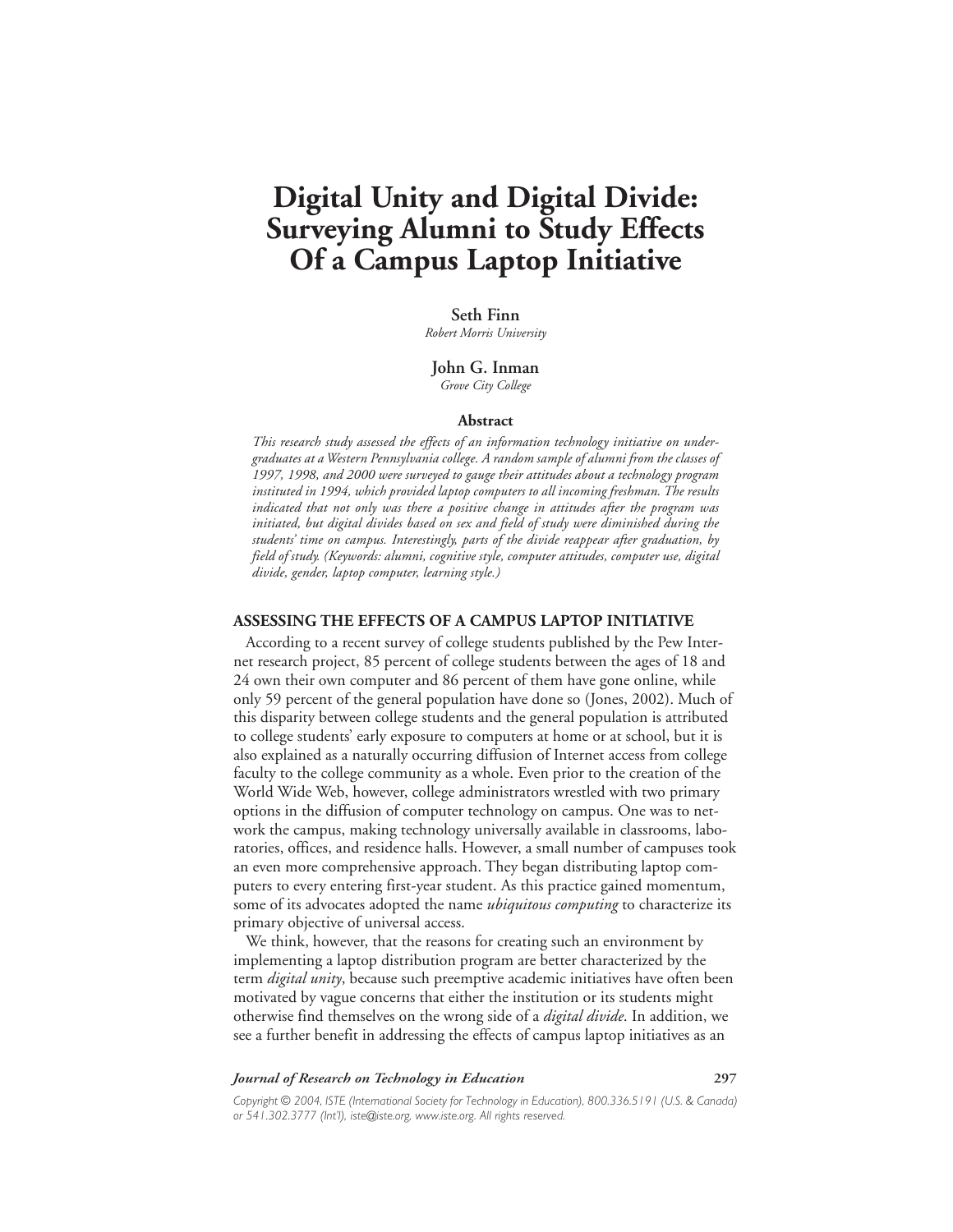issue of digital unity versus digital divide. By framing research questions within this larger context, observations about the implementation of a digital unity (comprehensive computing) plan within a college community may be generalizable not only to populations situated in other educational environments (Attewell, 2001) but also populations that are split by social (Light, 2001) and geographical (Hindman, 2000) differences.

To make this claim more coherent, the convergence of these terms—ubiquitous computing, digital divide, and digital unity—requires some historical explication. The term ubiquitous computing has been attributed to Marc Weiser, a researcher at Xerox PARC near Stanford University (MacDonald, 1997). Weiser (1998), in fact, has written about three waves of computing on campus, the first being mainframes, the second being networked PCs, and a third, yet to come, in which digital technology is so integrated into campus activities that it would be nearly invisible. Students would pull credit card interfaces out of their wallets to exploit the applications they needed. Brown, Burg, and Dominick (1998) apparently adopted the term to characterize the goal of the laptop initiative at Wake Forest University and to name a national movement that included other campus-wide efforts that can be traced back as far as a faculty decision at Drew University in 1983 (Candiotti & Clarke, 1998; Candiotti, 2003). The term digital divide, by contrast, arose in the domain of public policy. The term digital divide was popularized by the U.S. National Telecommunications and Information Administration in the mid-1990s to reflect the increasing concern of policy leaders and social scientists that socioeconomic differences could be exacerbated if the diffusion of digital technology was dependent on an individual's means to acquire it (Warschauer, 2003).

What we find analogous between the two movements is the insistence on universal access. Both movements, though operating in different spheres, chose as their catchwords terms that convey a sense that no community should be divided between *haves* and *have-nots*. Proponents of ubiquitous computing argue for universal access, among other reasons, (a) to prepare students to move into the workforce, (b) to make sure their institutions are competitive, and (c) to assure that all students within an institution have equal tools with which to learn (Brown, 2003). All these concerns constitute potential digital divides between learning and work, between one institution and another, and between one student and another. The problem with the term ubiquitous computing, however, as Brown and Petitto (2003) have noted, is that with "at least half of all colleges and universities 'practicing ubiquity'…the tight definition of *ubiquitous computing* no longer prevails because the concept itself has become ubiquitous" (p. 24).

For the purposes of this study, however, we have chosen to perpetuate that tight definition of ubiquitous computing with the term, *digital unity*. There are by current estimates from as few as 36 confirmed notebook universities (Confirmed, 2003) to as many as a hundred campuses with universal laptop programs and another fifty where individual schools or other campus units have adopted laptop initiatives (Brown & Petitto, 2003). In addition to the obvious portability advantages of a laptop computer, Brown (2003) lists multiple advantages for campus standardization of hardware and software, ranging from en-

*Copyright © 2004, ISTE (International Society for Technology in Education), 800.336.5191 (U.S. & Canada) or 541.302.3777 (Int'l), iste@iste.org, www.iste.org. All rights reserved.*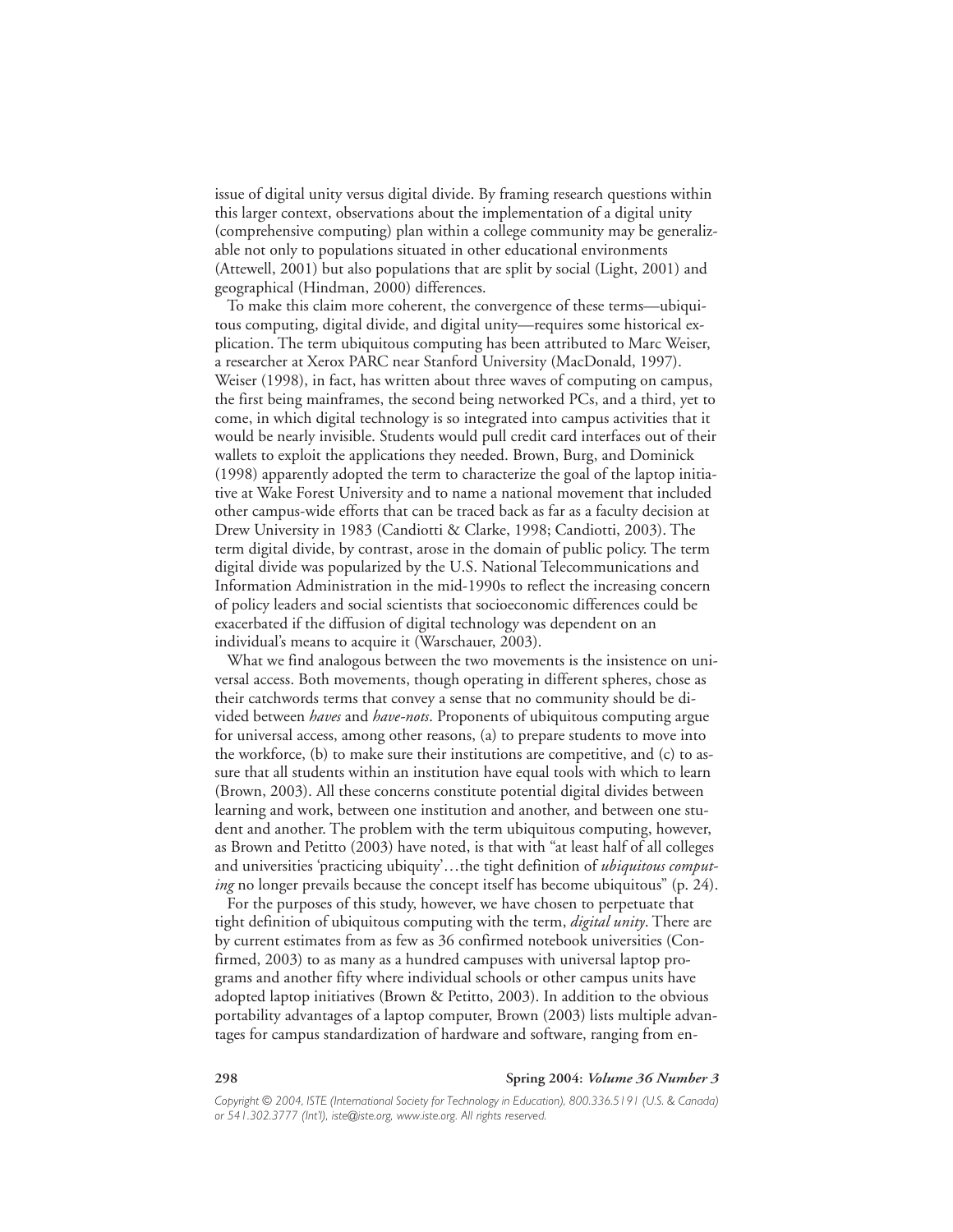hanced reliability because of system redundancy to facilitated problem solving, because using similar equipment makes every member of the campus community a potential volunteer helper. Metaphorically speaking, campus laptop initiatives impose the same digital unity among computer users that government regulated monopolies once imposed on telephone service. When telephone service was a regulated monopoly, every subscriber was issued the same black telephone manufactured by Western Electric. The telephone became an icon of universal service. We think it important to highlight this point, however, to illustrate that the metaphor may not be fully applicable. The current rate of innovation in digital technology precludes the degree of uniformity that was once achievable with phone systems. This disparity in the environment has always been a weakness in the digital unity concept and points up the importance of systematic research to determine if laptop programs remain justifiable now that college student ownership of computers has reached 85 percent (Jones, 2002).

# **ANECDOTAL AND SYSTEMATIC RESEARCH INTO UBIQUITOUS COMPUTING**

The literature on campus-wide laptop initiatives can be divided into two branches. One branch is devoted to anecdotal reports designed to provide guidance and encouragement at every level of the process from campus-wide implementation (Brown, Burg, & Dominick, 1998; Brown & Petitto, 2003; Candiotti & Clarke, 1998; LeBlanc & Teal, 1998) to how curriculum and courses might be transformed (Brown, 2003; Kiaer, Mutchler, & Froyd, 1998). The other branch is composed of systematic studies documenting the effects of mandatory computing programs on student attitudes and learning as well as modes of teaching. Despite the dozens of campuses that have instituted laptop programs, the literature is limited to a handful of studies that focus on student experience (Mitra, 1998; Mitra & Steffensmeier, 2000; Platt & Bairnsfather, 2000), faculty experience (Mitra, Steffensmeier, Lenzmeier, & Massoni, 1999) or both (Schrum, Skeele, & Grant, 2002). We can only speculate that programmatic assessments made for institutional use have been too narrowly focused to merit scholarly publication, although summaries of survey data (Holleque, 2002) and verbal journals (McCarty & Robinson, 1999) can be accessed at university Web sites.

 The most widely promoted comprehensive computing program has been the Wake Forest University initiative begun with freshman students matriculating in the fall of 1996 (Brown et al., 1998). In 1995, Wake Forest contracted with IBM to wire classrooms, residence halls, the library, and most offices in preparation for the fall semester of 1996, when all first-year students received IBM Thinkpad laptops. To establish a baseline for student attitudes and frequency of computer use, a detailed survey was undertaken in the fall of 1995 and subsequently readministered at the end of year one of the program in the spring semester of 1997, and again at the end of year two in the spring of 1998 (Mitra & Steffensmeier, 2000).

Summarizing these results both longitudinally and comparatively, Mitra and Steffensmeier (2000) found that the implementation of what they described as

# *Journal of Research on Technology in Education* **299**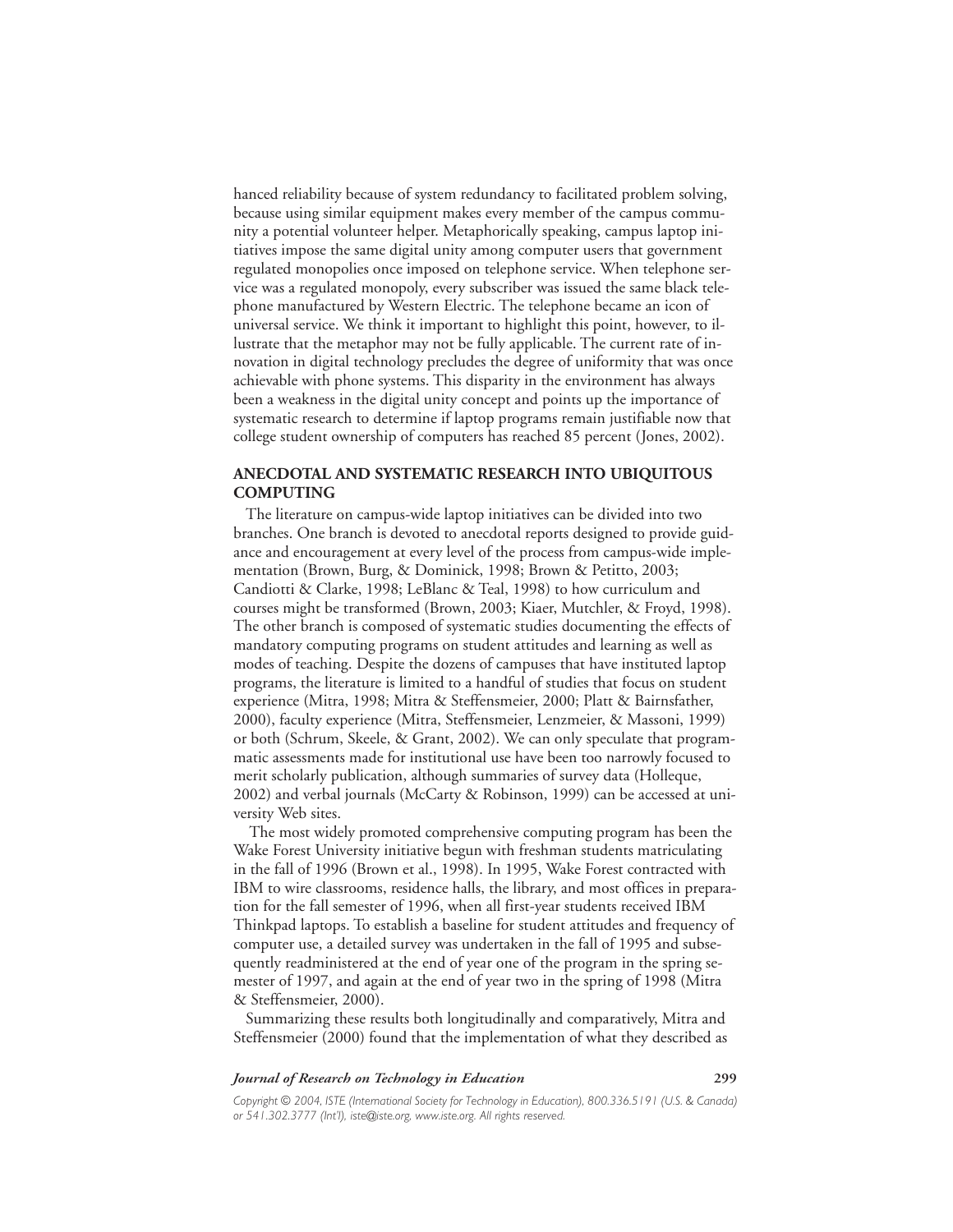a "computer-enriched environment" generated a measurable change in student attitudes about computers. The students who received the laptops expressed more positive feelings about computers in general, their role in teaching and learning, and the opportunity they provided for better communication between faculty and students. The improved communication between faculty and students was strongly acknowledged by the legacy students who arrived at Wake Forest the year before the laptop program began, but who nevertheless benefited from the improved network infrastructure on campus. The improved infrastructure was seen as a plus, of course, but it also highlights one of the ironies of implementing a laptop distribution program. From a methodological perspective it should be noted that in the course of implementing a laptop program, administrators artificially foment a digital divide between legacy students and freshman, thereby, establishing criteria for a quasi-experimental study.

Prior to this longitudinal study, Mitra alone and with colleagues completed two other studies at Wake Forest that have a bearing on research into the efficacy of a laptop program. In acquiring first-year baseline data on the attitudes and computer use of students (Mitra, 1998) and first- and second-year data on faculty (Mitra, Steffensmeier, Lenzmeier, & Massoni, 1999), Mitra demonstrated that use and attitudes are multidimensional constructs. Accordingly, a standard was set to incorporate, when possible, questions that take into account varieties of computer use when constructing items for a general survey of users. Further, in evaluating changes in faculty attitudes and use, faculty skill levels differentially affected increased use of various types of computer software, which suggested that administrators must give careful attention to providing sufficient computer training and infrastructural support to maintain positive attitudes about the campus-wide initiative.

In a study involving two classes of medical students who were the first participants in a laptop initiative at Louisiana State University, Platt and Bairnsfather (2000) also employed questions that specified a variety of computer uses associated with instruction and learning in order to assess the impact of a mandatory purchase program. No comparison was made with medical students who were not participating in the program, but the freshman class of 2000 was subsequently interviewed as sophomores simultaneously with the freshman class of 2001. The researchers reported students were "very positive" concerning the program and "enthusiastic" about their ability to communicate with faculty, results that, despite the differences in circumstances, are similar to the attitudes measured at Wake Forest. The medical students, however, expressed dissatisfaction in responding to items about computer-based learning. Platt and Bairnsfather (2000) attribute these low ratings to difficulties experienced by faculty in finding appropriate software or developing suitable computer-assisted instruction materials locally.

Schrum, Skeele, and Grant (2002) have reported the results of a two-year study employing both survey and focus group methods to assess the effects of a grant designed to encourage college of education faculty at a laptop campus to further integrate computer technology into their curriculum and teaching. The analysis suggested that within-school technical support as well as incentives, es-

*Copyright © 2004, ISTE (International Society for Technology in Education), 800.336.5191 (U.S. & Canada) or 541.302.3777 (Int'l), iste@iste.org, www.iste.org. All rights reserved.*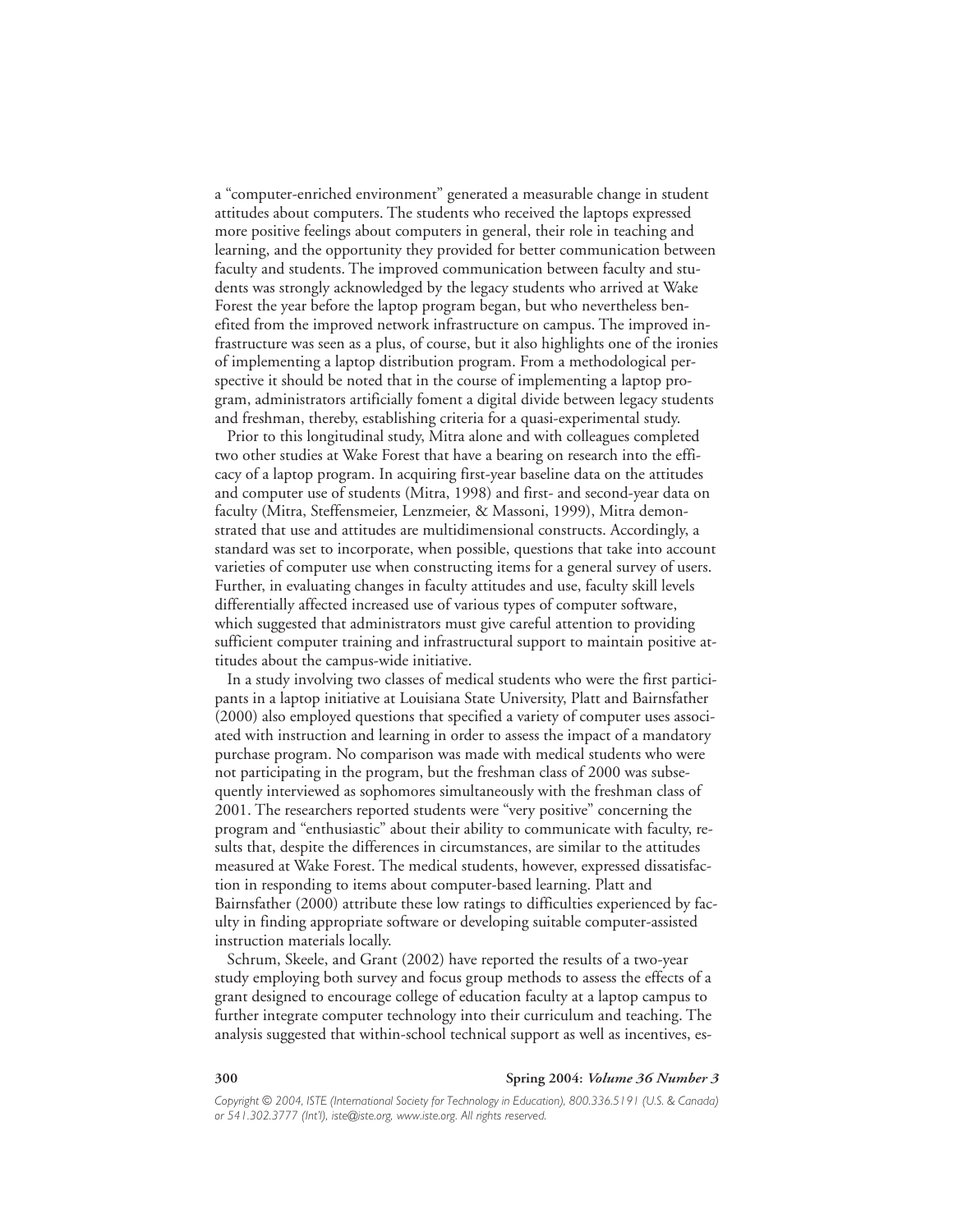pecially released time, were successful in increasing faculty appreciation, knowledge, and skills for developing computer-assisted instructional materials. Interestingly, while a second year survey demonstrated impressive progress for faculty in mastering technological skills, students' responses remained the same from year one to year two, owing in part to high self-assessments in the first year of the study, which, although the researchers do not comment on this directly, could be attributed to the university's universal laptop program. From observation and focus group discussion, it was nevertheless apparent that students were motivated to model the faculty's efforts to incorporate technology into their preservice teaching activities. Further, Schrum et al. (2002) provide a salient example of the students' heightened consciousness about the consequences of an unequal diffusion of computing resources, observing that "during several focus groups the students initiated discussions about the Digital Divide and frequently mentioned the disparity between the suburban and urban schools" (p. 267).

# **GROVE CITY COLLEGE STUDY**

From previous research, we recognized the advantage of designing a study that incorporated respondents who had entered as freshman both before and after the implementation of the universal laptop program, thereby enabling us to analyze the data as a quasi-experimental study. In our case, however, this strategy provided a second major advantage over previous studies. Grove City's Information Technology Initiative had been in operation long enough that we could survey alumni rather than students and benefit from their long-term perspective. The ITI had been implemented in conjunction with Compaq Computers (now merged with Hewlett-Packard) in 1994, with the distribution of laptops to all full-time faculty in the spring and to all full-time freshmen in the fall. Thus, three classes that had received laptop computers as entering first-year students had already graduated in 1998, 1999, and 2000 when this study was in its planning stage. College alumni had already entered the workforce or graduate school, and although they could not answer specific questions about the laptop program in its current configuration, they were uniquely qualified to comment on how they had fared in transcending the digital divide between college and the workplace, and to some extent indicate whether a digital divide existed between Grove City and other colleges with their ratings of the program's contribution to their professional achievements. Therefore, for this study, we surveyed alumni from the class of 1997, who were the last students required to bring their own computers to campus, along with the alumni from the classes of 1998 and 2000, who represented, respectively, the first class to receive laptops and the most recent class to receive them who could be expected to be settled at work or in graduate school at the time of the survey.

The survey was supported by the college, and thus had an immediate administrative objective. More than seven years after the Information Technology Initiative's implementation, administrators were eager to assess how well the stated goals of the college's plan had been met. Those goals included providing an acceptable level of convenience for students, integrating computer technol-

# *Journal of Research on Technology in Education* **301**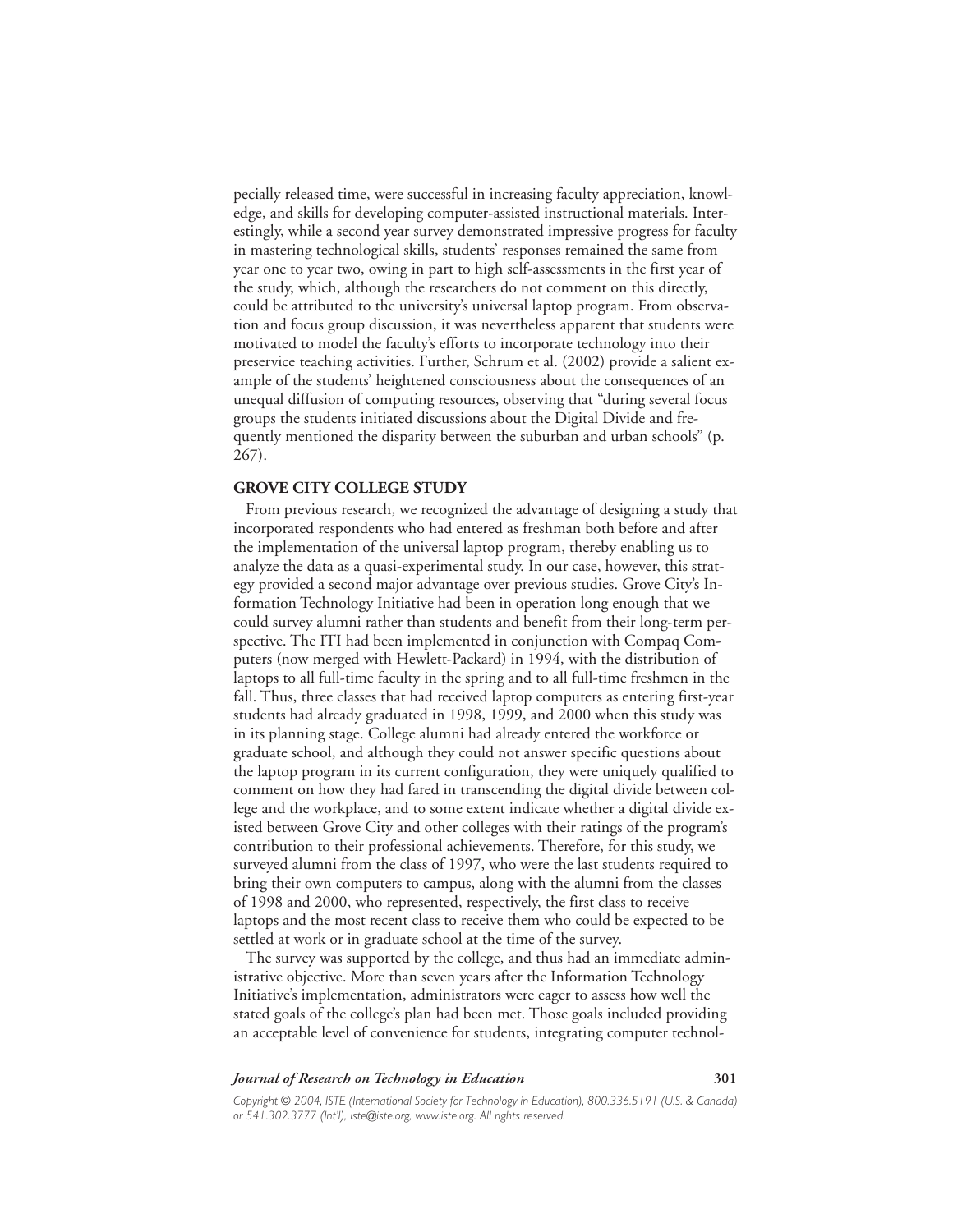ogy into courses, and preparing students for their professions. This third goal, focused on the long-term effects of the laptop program, led to a set of more expansive research questions. First, how did the level of computing activity during the students' four years on campus compare with their subsequent experience as working professionals as well as their previous experience as high school students? In this regard, we were cognizant of how various types of computer use should be included in the survey (Mitra, 1998) and that gender may be a critical variable because of differential experiences in school and at home (Chen, 1986, 1987). Recent data have suggested, in fact, that gender differences lie more often in type of use than frequency of use (Ono & Zavodny, 2003).

Second, was there an indicator of cognitive style or intellectual disposition associated with the types and frequency of an individual's computer use? After nearly a decade of debate over the merits of universal access to the Internet, researchers have begun to focus on the fit between technology and "context into which that hardware would be put" (Warschauer, 2003). Although it is understandable that early assessments of laptop computing programs would focus on institutional objectives of encouraging usage and integration of technology, we thought it odd that such measures would be gathered with little consideration for the mechanisms of learning. As a first step, we decided to devote a substantial portion of the survey to assessing the respondent's learning style to provide a context for their use of computer technology.

In this domain, we made a comprehensive review of the learning style literature, ultimately incorporating the most widely cited instrument, Kolb's *Learning Style Inventory* (LSI), into our questionnaire. Kolb's (1984, 1993) instrument is based on a model of learning composed of four primary modes: concrete experience (CE), reflective observation (RO), abstract conceptualization (AC), and active experience (AE). Kolb contends that learners have preferred modes of acquiring information that "result from individuals' preferred ways for adapting to the world" (Kolb, Boyatzis, & Mainemelis, 2001, p. 227). While Kolb's experiential learning model (ELM) is well established (Loo, 1997) and the LSI is recognized for its popularity and high face validity (Atkinson, 1991), we opted for this measure despite an intense debate about the stability of Kolb's measure and the limitations of his theory (Atkinson, 1991; Caño-Garcia & Hughes, 2000; Garner, 2000; Geiger, Boyle, & Pinto, 1992; Loo, 1997 ) because, unlike most other learning style measures, the extensive literature provided a basis for alternative methods of interpreting results.

# **METHODOLOGY**

# **Data Collection**

A total of 600 surveys, color coded by class—1997, 1998, and 2000—were mailed out anonymously to a random sample of Grove City College alumni on October 31, 2001. The 1997 and 1998 alumni were selected because their classes bridged the initiation of the comprehensive computing program at Grove City. The class of 1998 alumni were the first to receive laptop computers when they arrived on campus in the fall of 1994; the class of 1997 alumni were the last students who were expected to purchase their own machines. The class

#### **302 Spring 2004:** *Volume 36 Number 3*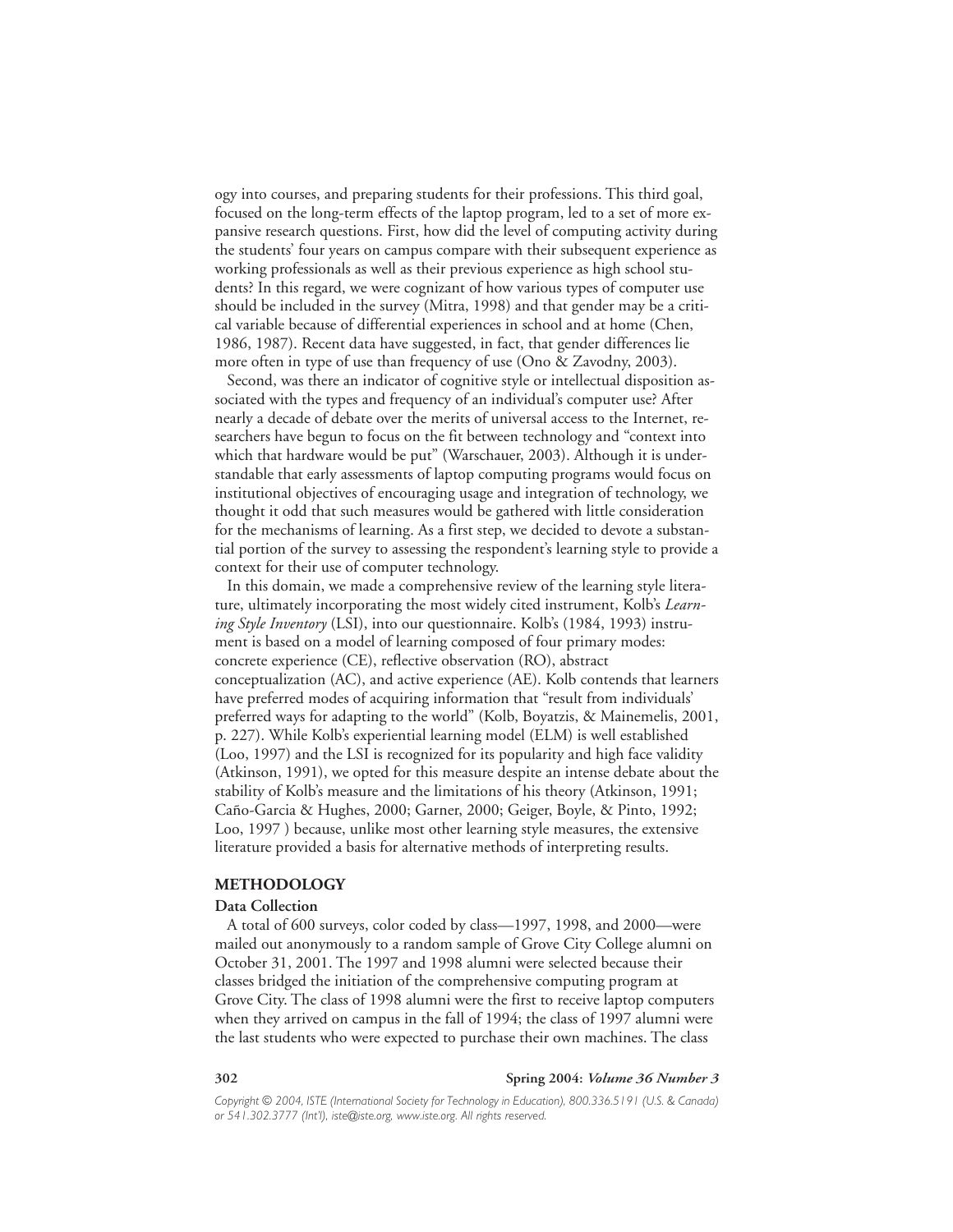of 2000 alumni were included in the survey to provide additional validation of the effects of the program and reveal further trends. The sample of 600 represented just over 41% of the alumni for the three classes surveyed. Because the survey was completed anonymously, follow-up was limited to a postcard mailed to the entire sample on November 20, 2001, thanking those who had sent in their questionnaires for their participation and urging all others to submit them.

A total of 212 questionnaires were ultimately returned, representing an equal response rate of 37.5% for the classes of 1997 and 1998 and a lower rate of 31.0% for the class of 2000. Due to a response rate of less than 50%, a number of analyses were completed to determine the representativeness of the sample obtained. A comparison of responses to demographic items with known parameters for the three classes indicated that female students, representing 56.1% of the sample, were overrepresented by 7.0%. However, the general distribution of majors in the sample—liberal arts (27.4%), education (15.6%), business (27.4%), math and science (17.9%), and engineering (11.8%)—deviated only 0.5 to 3.5% from the population parameters for the three classes.

To evaluate the relative geographic distribution of respondents, the zip codes from the survey sample addresses were compared with the postmarked zip codes on the envelopes containing completed questionnaires. The analysis showed that 49.6% of the questionnaires had been mailed to Pennsylvania zip codes, while 42.9% of the returned questionnaires were postmarked in Pennsylvania, a deviation of less than 7%. Zip code comparisons for the next five states with substantial alumni sample addresses—Ohio (11.5% mailed vs. 12.3% returned), Maryland (5.1% vs. 6.1%), Virginia (4.7% vs. 3.3%), New York (4.7% vs. 3.8%), and New Jersey (2.5% vs. 2.8%)—revealed no deviation greater than 1.5%.

Finally, in order to check the internal representativeness of the returned surveys, they were grouped according to date of receipt. Reponses from the first 106 questionnaires received were compared item by item with the responses of the second 106 questionnaires. Only a handful of items revealed statistically significant differences, suggesting that there was no systematic difference between early and late respondents and by inference that non-respondents would not be expected to provide systematically different answers either. Accordingly, no further efforts, such as sending new copies of the questionnaire to the entire sample to increase the response rate, were made.

### **Variables**

*Opinion Measures.* The three original stated goals of the Information Technology Initiative (ITI) at Grove City College were (a) to make computer technology convenient for students to use, (b) to integrate computer technology into courses, and (c) to prepare students better for their professions. Two components of the survey addressed these questions directly. A set of eight statements focused on practical matters of convenience and support afforded by the ITI, including how the initiative facilitated completing assignments, using computers in classrooms and dormitories, obtaining repairs, securing help with prob-

# *Journal of Research on Technology in Education* **303**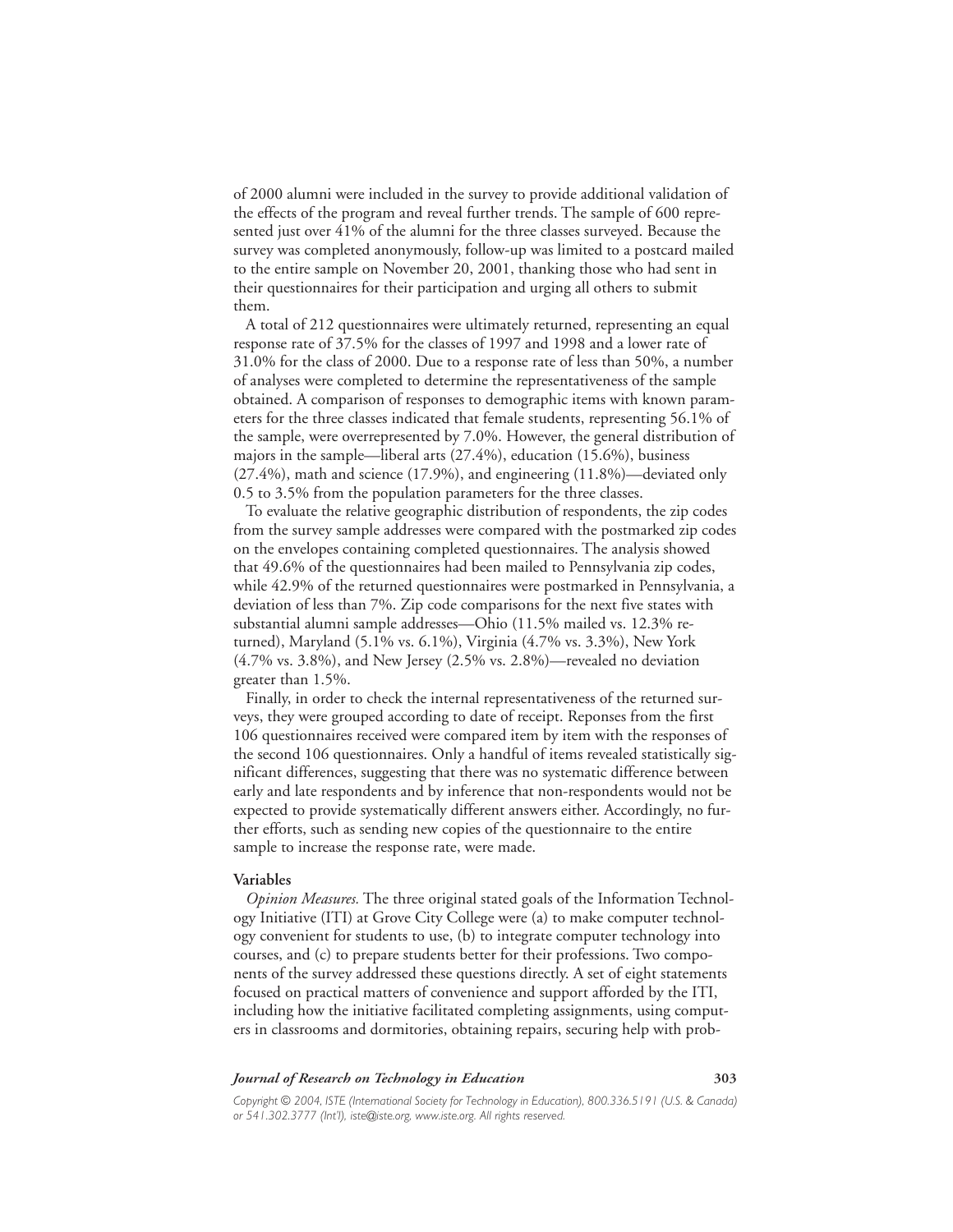lems, and generating favorable attitudes towards the college. Using a five-point scale, ranging from (1) *strongly disagree* to (5) *strongly agree*, alumni were asked to circle an *SD*, *D*, *N*, *A*, or *SA*. The same format was used to rate a set of ten additional statements asking alumni to assess how well computer technology was integrated into courses, enhanced their learning, contributed to their professional development, and whether the laptop initiative was worth continuing.

*Computer Use Measures.* These two opinion sections of the questionnaire were separated by a section devoted to the type and frequency of computer technology used during high school, college, and the present day. The alumni were asked about six generic applications—word processing, spreadsheets, presentation software, Internet use, e-mail, and computer games—indicating the frequency of use with a scale adapted from the Pew Internet Project (www.pewinternet.org). The ordinal scale included five levels with scores ascending from 1 to 5 as recalled frequency of use increased: (1) Never, (2) Once a week or less, (3) Once every few days, (4) About once a day, and (5) Several times per day.

*Learning Styles.* Permission was obtained from the publisher, McBer & Company, to include the *Learning Style Inventory* (Kolb, 1993) to generate primary learning style scores for each participant. The inventory includes 12 introductory statements, all indicating the same theme—"I learn best when…." that are followed by four choices describing different modes of learning. The participants are asked to rank these four choices according to how well they think each one fits the way they would go about learning something. The first item in the *LSI*, for example, asks the respondent, in response to the statement "When I learn," to rank the following four possibilities—(a) "I like to deal with my feelings," (b) "I like to think about ideas," (c) "I like to be doing things," or (d) "I like to watch and listen." Each item must be uniquely ranked, giving four points to the item "*most* like you," three points to the item "*second most* like you," two points to the *"third most"* item, and one point to the "*least* like you" item.

These four "like" items reflect the four dimensions—feeling, thinking, doing and watching—of Kolb's theory of experiential learning. The set of choices for each statement about learning always reflects these four dimensions, although the item order is staggered for each of the 12 questions. It is Kolb's practice to assign each respondent to one of four categories of learning styles by combining the scores from two adjacent learning dimensions. The validity of this categorization process is strongly disputed by critics (Cornwell & Manfredo, 1994; DeCiantis & Kirton, 1996). Accordingly, after classifying the students according to Kolb's procedures, we retained the total scores for each of the four dimensions—feeling, thinking, doing and watching—and used each participant's highest score as the measure of his or her primary learning style (Cornwell & Manfredo, 1994).

#### **Analysis**

The analysis naturally evolved from the quasi-experimental design of the survey. Alumni who graduated in 1998 and 2000 were considered a treatment group because they had received laptops when they arrived on campus as freshmen. By contrast, alumni who graduated in 1997, who comprised the last

*Copyright © 2004, ISTE (International Society for Technology in Education), 800.336.5191 (U.S. & Canada) or 541.302.3777 (Int'l), iste@iste.org, www.iste.org. All rights reserved.*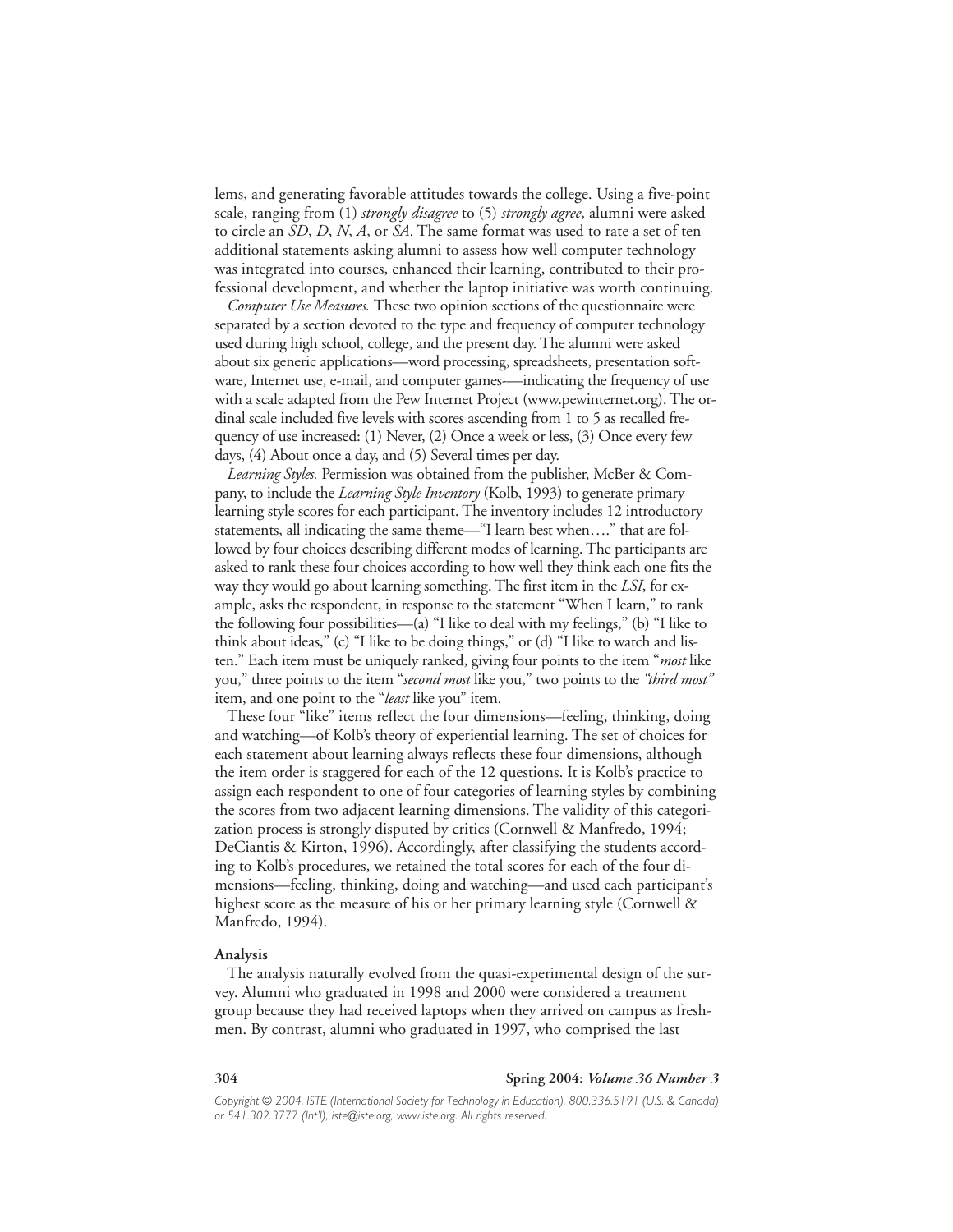freshman class whose members were expected to bring personal computers to campus, were the control group. Analysis of variance (ANOVA) procedures were used to determine whether the mean scores of the 1998 and 2000 alumni's responses differed significantly from the mean scores of the 1997 alumni, thereby indicating that implementation of the laptop initiative had had an effect. In addition, because the laptop program itself was continually evolving in this period (e.g., specifications for the laptops improved each year), there was a possibility that there would be differences in the responses between the classes of 1998 and 2000 as well, although certainly not as dramatic.

Once this initial analysis, which focused solely on survey items that reflected ITI goals, was completed, a second exploratory analysis was undertaken, which focused on the alumni's computer usage, not only as college students, but currently as professionals, and retrospectively as high school students. This analysis also evaluated differences in mean scores, but the dependent measure was frequency of use of various computer applications, while the independent variables included—in addition to graduation year—gender, time period, and field of study. The use of multiple independent variables required the use of multivariate analysis of variance (MANOVA) procedures in which frequency of use means between various subgroups were compared.

### **RESULTS AND DISCUSSION**

The three primary goals of the Information Technology Initiative were (a) to make computer technology convenient for students to use, (b) to integrate computer technology into courses, and (c) to prepare students better for their professions. Two components of the survey, composed of 8 and 10 items each, addressed these questions directly.

### **Technological Convenience and Support**

The responses of the alumni to the convenience and support items (see Table 1) demonstrate that the 1998 and 2000 alumni who received laptops were for the most part more positive about the state of technology on campus than the 1997 alumni who had had to bring their own computers to campus or depend solely on public computer labs. In particular, the 1998 and 2000 alumni had statistically significant higher mean scores when it came to agreeing that the technology made it convenient to do assignments (*F*(2,207)=40.02, *p*<.001), and they had statistically significant lower mean scores than the 1997 alumni showing that they would have found it inconvenient to bring their own computers  $(F(2,205)=40.58, p<0.01)$  to campus. In addition, after their four year experience their mean scores showed them to be more satisfied with the college's computer repair service than their 1997 classmates (*F*(2,199)=24.82, *p*<.001). In fact, based on the difference in means scores, they were even more likely than the 1997 alumni to express the opinion that the technology available to them was better than at other colleges  $(F(2,205)=14.57, p<0.01)$ . For these four items the statistically significant differences in mean scores between the 1997 alumni control group and the 1998 and 2000 alumni experimental group were confirmed using a post hoc Scheffé's test.

### *Journal of Research on Technology in Education* **305**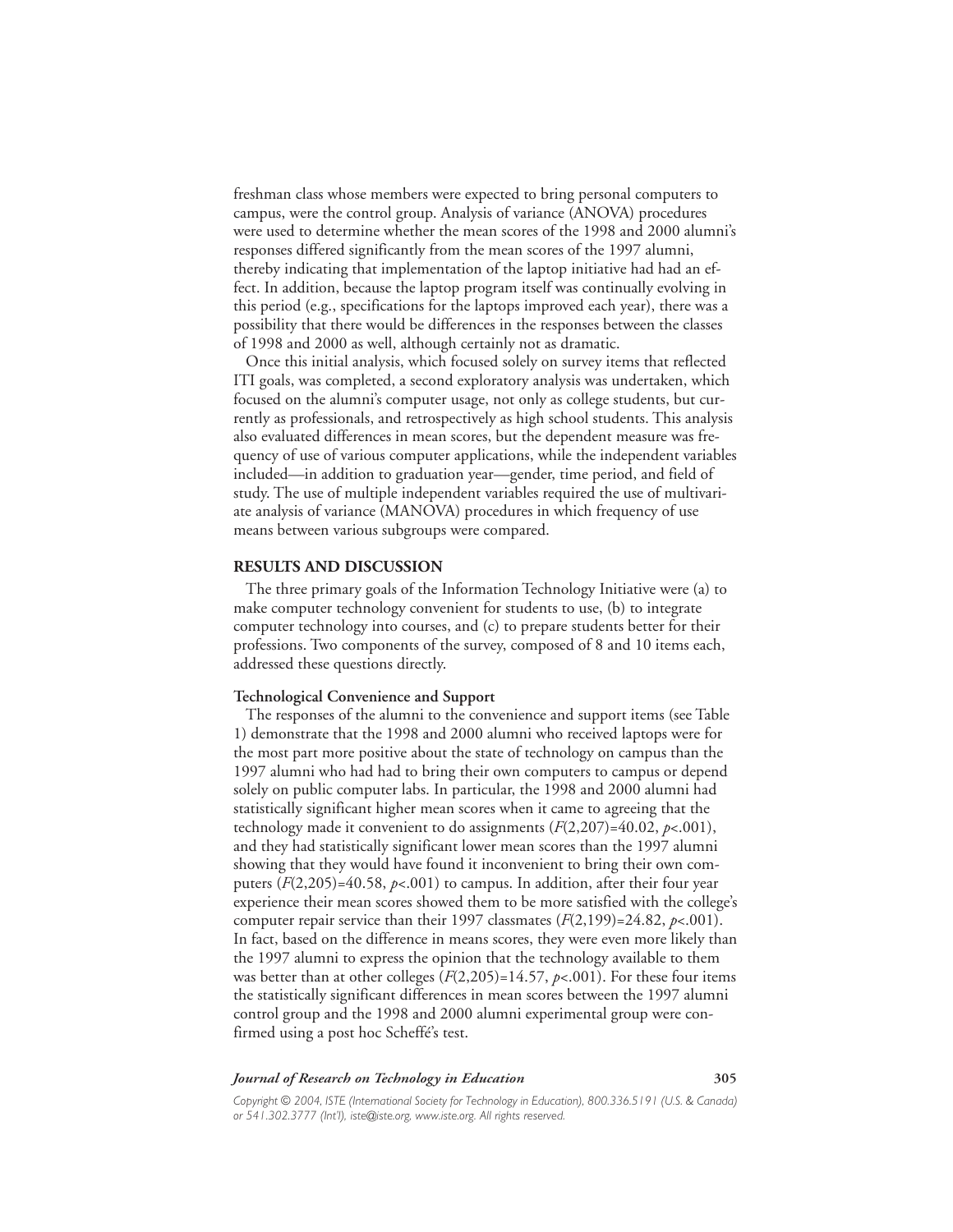The evaluations, despite their generally positive character, were nevertheless surprisingly discriminating. In response to an item about dormitory rooms being wellequipped for technology, a post-hoc Scheffé analysis demonstrated that, when warranted, the 1998 alumni held opinions more in line with the laptop-deprived 1997 alumni. College dormitories had not been fully wired when the laptop initiative had begun. Accordingly, only the members of the class of 2000, who arrived on campus two years later, agreed that dormitories were technologically well equipped

| Table 1. One-Way ANOVA: Technology Convenience and Support by |                        |  |  |
|---------------------------------------------------------------|------------------------|--|--|
|                                                               | <b>Graduation Year</b> |  |  |

| Convenience Items                                                                                    |                                | Means                          |                |         | One-Way ANOVA  |                |
|------------------------------------------------------------------------------------------------------|--------------------------------|--------------------------------|----------------|---------|----------------|----------------|
|                                                                                                      | 1997 <sup>a</sup>              | 1998 <sup>b</sup>              | 2000c          | F-Ratio | dt             | signif.        |
| 1. Computer technology                                                                               |                                |                                |                |         |                |                |
| provided by Grove City College                                                                       |                                |                                |                |         |                |                |
| made it convenient for me to                                                                         |                                |                                |                |         |                |                |
| complete assignments                                                                                 |                                | $3.12^{b,c}$ 4.12 <sup>a</sup> | $4.40^{\circ}$ | 40.02   |                | 2,207 $p<.001$ |
| 2. The College's classrooms were                                                                     |                                |                                |                |         |                |                |
| well equipped to support the                                                                         |                                |                                |                |         |                |                |
| use of computer technology                                                                           |                                |                                |                |         |                |                |
| during class time.                                                                                   | 1.95c                          | 2.27                           | $2.34^{\circ}$ | 4.28    | 2,207 $p<0.02$ |                |
| 3. The College's dormitory                                                                           |                                |                                |                |         |                |                |
| rooms were well equipped to                                                                          |                                |                                |                |         |                |                |
| support the use of computer                                                                          |                                |                                |                |         |                |                |
| technology.                                                                                          | 2.40 <sup>c</sup>              | 2.78 <sup>c</sup>              | $3.95^{a,b}$   | 34.54   |                | 2,203 $p<.001$ |
| 4. While I was a student, I                                                                          |                                |                                |                |         |                |                |
| believed the computer tech-                                                                          |                                |                                |                |         |                |                |
| nology available on campus was                                                                       |                                |                                |                |         |                |                |
| better than what was available                                                                       |                                |                                |                |         |                |                |
| at other similar colleges.                                                                           | $2.62^{b,c}$ 3.38 <sup>a</sup> |                                | 3.57a          | 14.57   |                | 2,205 $p<.001$ |
| 5. I found it more convenient                                                                        |                                |                                |                |         |                |                |
| to bring my own personal                                                                             |                                |                                |                |         |                |                |
| computer than to use the                                                                             |                                |                                |                |         |                |                |
| College's equipment.                                                                                 | $3.77^{b,c}$ 2.26 <sup>a</sup> |                                | 2.27a          | 40.58   |                | 2,205 $p<.001$ |
| 6. I was satisfied with the                                                                          |                                |                                |                |         |                |                |
| service provided by the                                                                              |                                |                                |                |         |                |                |
| College's computer repair shop.                                                                      | $2.83^{b,c}$ 3.77 <sup>a</sup> |                                | $3.60^{\circ}$ | 24.82   |                | 2,199 $p<.001$ |
| 7. I was satisfied with the                                                                          |                                |                                |                |         |                |                |
| service provided by the                                                                              |                                |                                |                |         |                |                |
| College's computer help desk.                                                                        | 3.13                           | 3.47                           | 3.31           | 2.42    | 2,205 $p<10$   |                |
| 8. When I had problems using                                                                         |                                |                                |                |         |                |                |
| computer technology, friends                                                                         |                                |                                |                |         |                |                |
| and classmates most often                                                                            |                                |                                |                |         |                |                |
| provided the help I needed.                                                                          | 4.09                           | 3.97 4.02                      |                | 0.47    | 2,207          | n.s.           |
| Note: Superscripts a, b, and c are used to designate the three graduation years 1997, 1998, and      |                                |                                |                |         |                |                |
| 2000, respectively. Scheffé's test, a post hoc multiple comparison statistic, was used to determine  |                                |                                |                |         |                |                |
| whether differences between mean scores were statistically different for any particular item. When a |                                |                                |                |         |                |                |

*mean score is superscripted with a letter, then that score is statistically different than the mean score for the graduation year denoted by the letter.*

# **306 Spring 2004:** *Volume 36 Number 3*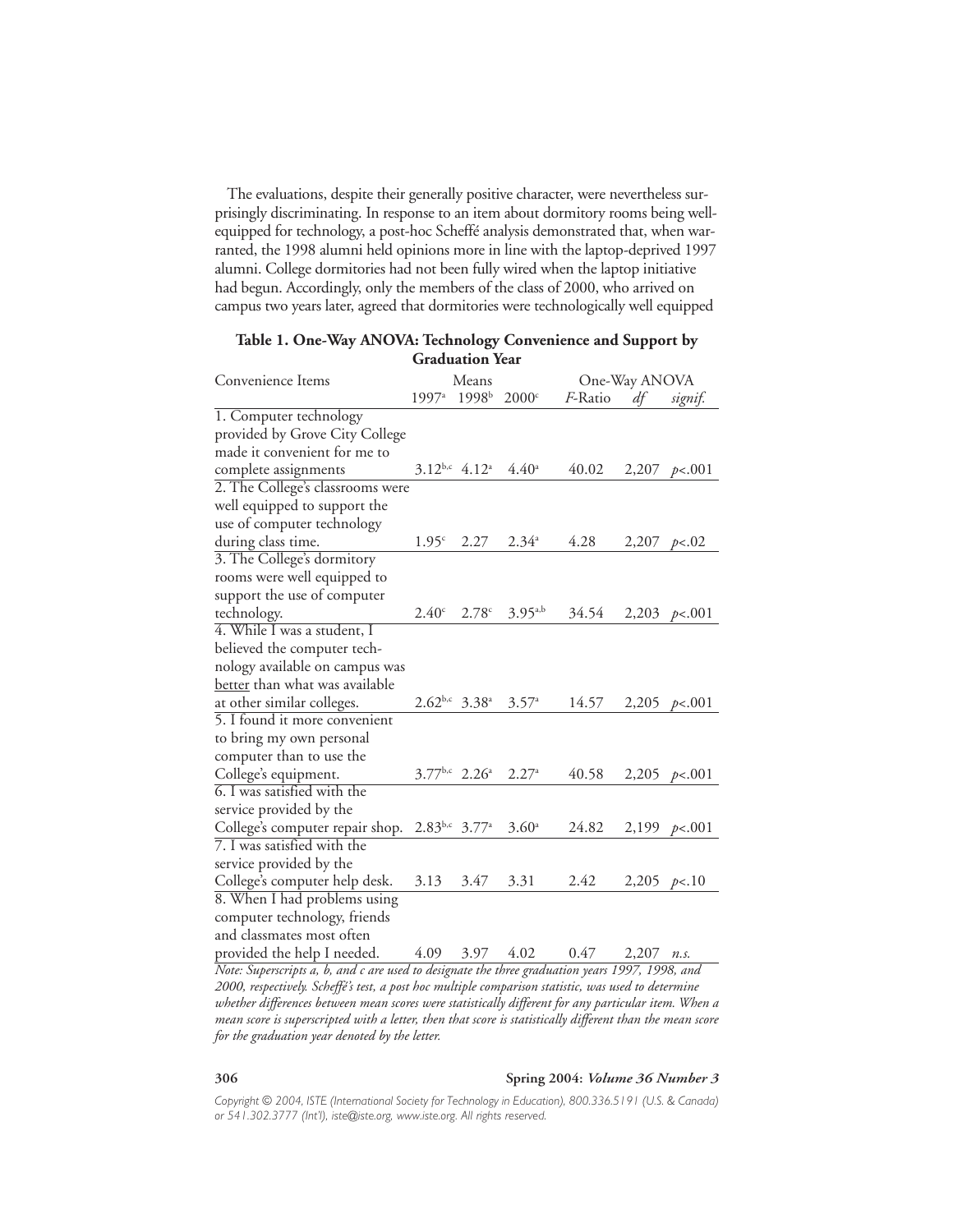| Career Preparation Items                                                                        |                                | Mean              | ,,,,,,,           |         | One-Way ANOVA |         |
|-------------------------------------------------------------------------------------------------|--------------------------------|-------------------|-------------------|---------|---------------|---------|
|                                                                                                 | 1997 <sup>a</sup>              | 1998 <sup>b</sup> | 2000c             | F-Ratio | df            | signif. |
| 1. Computer technology was                                                                      |                                |                   |                   |         |               |         |
| an essential tool that I used                                                                   |                                |                   |                   |         |               |         |
| during my career at Grove                                                                       |                                |                   |                   |         |               |         |
| City College.                                                                                   | $3.58^{b,c}$ 3.99 <sup>a</sup> |                   | 4.02 <sup>a</sup> | 4.65    | 2,207         | p<.01   |
| 2. Student use of computer                                                                      |                                |                   |                   |         |               |         |
| technology to complete assign-                                                                  |                                |                   |                   |         |               |         |
| ments enhanced student                                                                          |                                |                   |                   |         |               |         |
| learning.                                                                                       | 3.53                           | 3.88              | 3.79              | 3.33    | 2,207         | p<.05   |
| 3. Use of computer techn-                                                                       |                                |                   |                   |         |               |         |
| ology in college frequently                                                                     |                                |                   |                   |         |               |         |
| increased my understanding                                                                      |                                |                   |                   |         |               |         |
| of course content.                                                                              | 2.81                           | 3.01              | 3.03              | 1.28    | 2,207         | n.s.    |
| 4. My professors frequently                                                                     |                                |                   |                   |         |               |         |
| provided assignments that                                                                       |                                |                   |                   |         |               |         |
| required the use of computer                                                                    |                                |                   |                   |         |               |         |
| technology.                                                                                     | 3.27                           | 3.27              | 3.66              | 2.34    | 2,206         | p<.10   |
| 5. The College's admin-                                                                         |                                |                   |                   |         |               |         |
| istration supported and                                                                         |                                |                   |                   |         |               |         |
| encouraged faculty to develop                                                                   |                                |                   |                   |         |               |         |
| technology-integrated courses. 3.04                                                             |                                | 3.08              | 3.29              | 1.33    | 2,206         | n.s.    |
| 6. It was beneficial to have a                                                                  |                                |                   |                   |         |               |         |
| portable laptop computer                                                                        |                                |                   |                   |         |               |         |
| during my College career.                                                                       |                                |                   |                   |         |               |         |
| (Answer if applicable.)                                                                         | $3.80^{b,c}$ 4.49 <sup>a</sup> |                   | $4.53^{\circ}$    | 6.81    | 2,152         | p<.001  |
| 7. As a student, a desktop                                                                      |                                |                   |                   |         |               |         |
| computer would have been                                                                        |                                |                   |                   |         |               |         |
| more beneficial to own and                                                                      |                                |                   |                   |         |               |         |
| use than a portable laptop                                                                      |                                |                   |                   |         |               |         |
| computer.                                                                                       | $2.69^{b,c}$                   | 2.19 <sup>a</sup> | $2.24^{\circ}$    | 5.52    | 2,198         | p<.005  |
| 8. The computer technology I                                                                    |                                |                   |                   |         |               |         |
| used at Grove City College                                                                      |                                |                   |                   |         |               |         |
| helped to prepare me for my                                                                     |                                |                   |                   |         |               |         |
| chosen profession.                                                                              | 3.16 <sup>b</sup>              | $3.73^{\circ}$    | 3.53              | 7.28    | 2,207         | p<.001  |
| 9. Using computer technology                                                                    |                                |                   |                   |         |               |         |
| in college was essential for my                                                                 |                                |                   |                   |         |               |         |
| later professional success.                                                                     | 3.63                           | 3.76              | 3.71              | 0.28    | 2,207         | n.s.    |
| 10. I believe the Grove City                                                                    |                                |                   |                   |         |               |         |
| College laptop computer                                                                         |                                |                   |                   |         |               |         |
| program is important to                                                                         |                                |                   |                   |         |               |         |
| continue for future students.                                                                   | 4.19 <sup>c</sup>              | 4.45              | 4.56 <sup>a</sup> | 4.70    | 2,207         | p < .01 |
| Note: Superscripts a, b, and c are used to designate the three graduation years 1997, 1998, and |                                |                   |                   |         |               |         |

# **Table 2. One-Way ANOVA: Career Preparation Ratings by Graduation Year**

*2000, respectively. Scheffé's test, a post hoc multiple comparison statistic, was used to determine whether differences between mean scores were statistically different for any particular item. When a mean score is superscripted with a letter, then that score is statistically different than the mean score for the graduation year denoted by the letter.*

# *Journal of Research on Technology in Education* **307**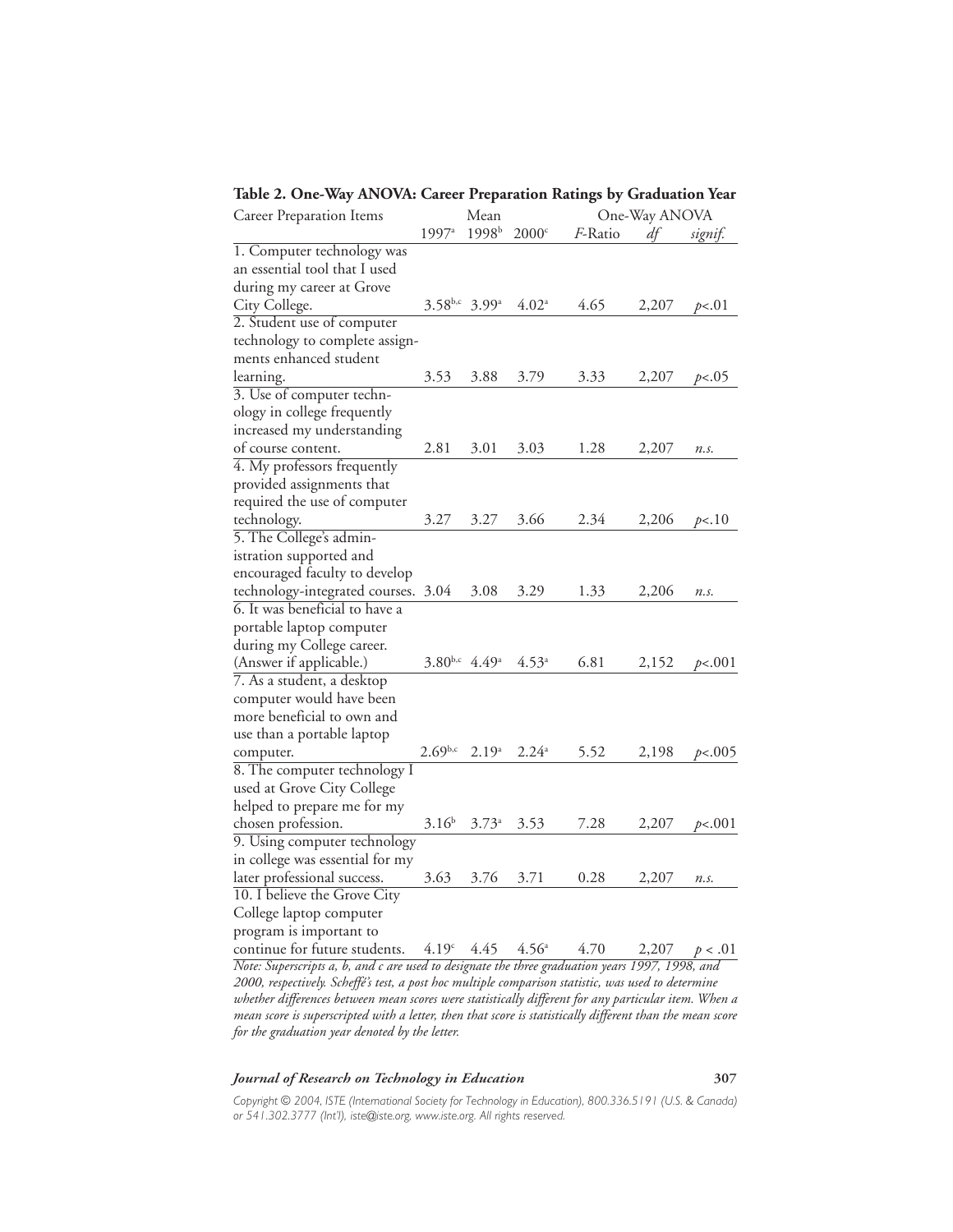(*F*(2,203)=34.54, *p*<.001). A similar disparity occurred in regard to classroom facilities. Essentially, all three alumni groups registered means below 3.0, which means they disagreed with the proposition that classrooms were well equipped to support computer technology. However the mean response for the 2000 alumni was sufficiently higher than that of the 1997 alumni to infer that the later laptop class, who arrived on campus as freshman the year the 1997 class graduated, found classroom conditions significantly better but not satisfactory. The 1998 alumni, though their mean score on this item is closer to the 2000 alumni, cannot be statistically differentiated from either group, which means there was considerable variation in the responses provided by the class, resulting in a statistically significant but lower *F*-ratio (*F*(2,207)=4.28, *p*<.02).

Finally, the survey results provided a dose of reality about the contribution made by computer help desks. Whether they were part of the laptop program or not, alumni in all three classes exhibited remarkable agreement about the role of friends and classmates in providing computer help (*F*(2,207)=0.47, *n.s.*), which may not be a programmatic failure to the extent that digital unity enables every user to become a potential helper (Brown, 2003). In that regard, it is interesting to note how the mean rating of the help desk is highest for the 1998 alumni, who were the first to get laptops, but falls for the 2000 alumni, who by the time of their arrival may have had less interaction with the help desk because after their freshman year everyone on campus had a laptop, thereby establishing digital unity (*F*(2,205)=2.42, *p*<.10).

### **Effects on Courses and Preparing for a Career**

The Information Technology Initiative was not limited, of course, to just technical improvements in infrastructure. The new information technology was expected to have a substantial effect on how courses were taught, thereby creating an environment that was also substantially more attuned to the work environment that students would face after graduation. Alumni assessments of these dimensions of the technology initiative are, on the whole, positive, but their opinions also reveal gaps in the laptop program (see Table 2). In their responses, the 1998 and 2000 alumni clearly registered higher mean scores than the 1997 alumni, demonstrating more enthusiasm for computer technology as an essential tool at college  $(F(2,207)=4.65, p<0.1)$  and the benefits of having a laptop computer at college (*F*(2,152)=6.81, *p*<.001), specifically preferring it to a desktop computer (*F*(2,198)=5.52, *p*<.005).

However, only the 1998 alumni members were demonstrably more positive than the 1997 alumni in agreeing with the statement that technology helped prepare them for their profession (*F*(2,207)=7.28, *p*<.001). The members of the class of 2000, perhaps because they are not as far along in their professional development, were not as sure. Further, the mean scores for the three alumni classes were virtually indistinguishable in response to the idea that using technology in college is essential for later success (*F*(2,207)=0.28, *n.s.*).

Responses to the remaining items in this section of the questionnaire suggest, in fact, that the anticipated curricular revolution was lagging behind the technological innovations that occurred while these alumni were on campus. There is no evidence in the data to support the notion that the technology initiative automatically

*Copyright © 2004, ISTE (International Society for Technology in Education), 800.336.5191 (U.S. & Canada) or 541.302.3777 (Int'l), iste@iste.org, www.iste.org. All rights reserved.*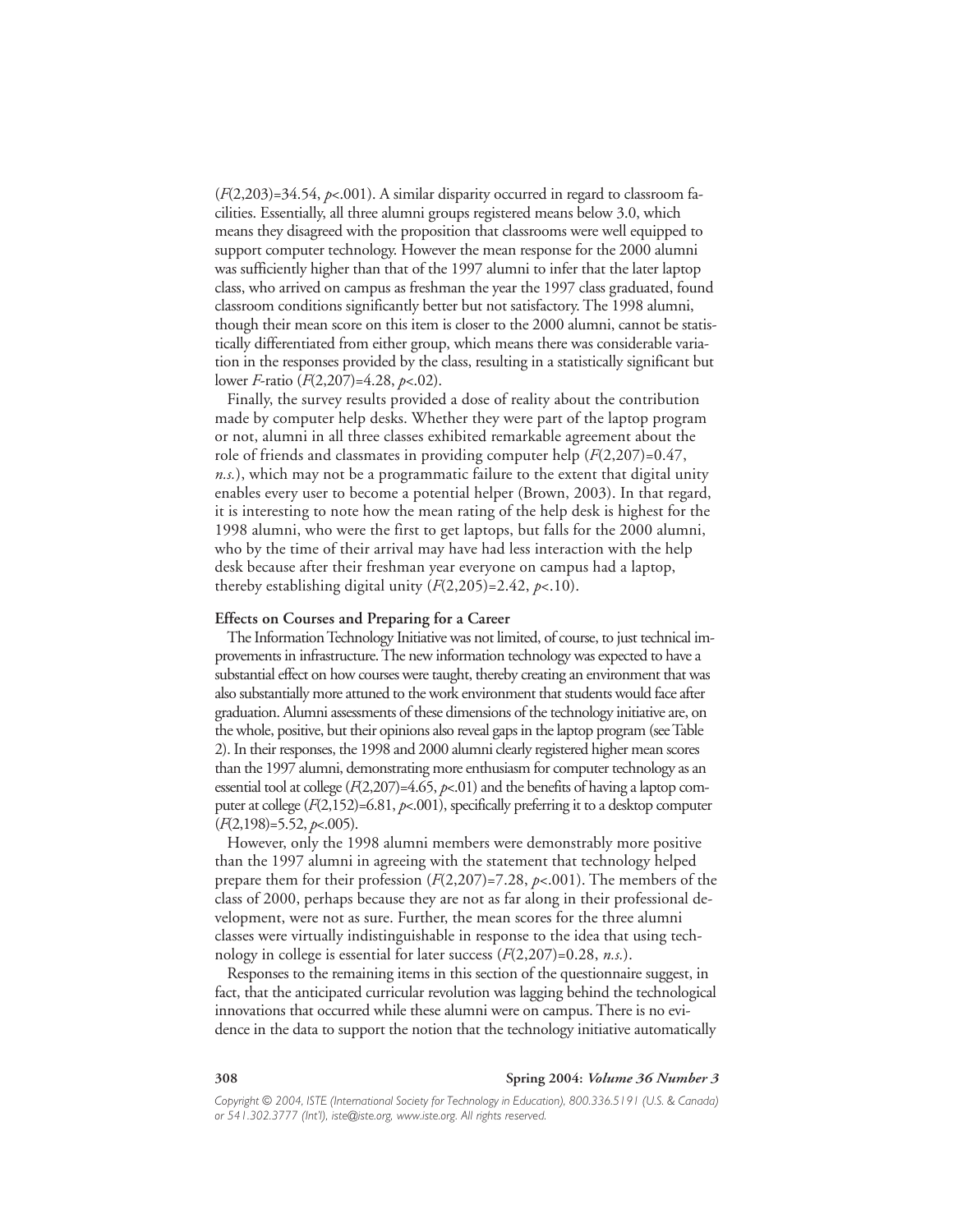led to better learning. Mean scores were neutral (2.81 *M* 3.03) when it came to technology increasing the understanding of course content (*F*(2,207)=1.28, *n.s*.) and barely higher (3.04 *M* 3.29) in r egard to perceptions about faculty being encouraged to integrate technology in courses (*F*(2,206)=1.33, *n.s.*) with no significant differences between classes. Nevertheless, the 2000 alumni ranged from *agreement* to *strong agreement* (*M*=4.56) when asked if it were important for the laptop program to continue. Their attitude was significantly more favorable than the 1997 alumni  $(F(2,207)=4.70, p<0.1)$ , who despite having missed the laptop program by a year, nevertheless agreed (*M=4.19*) that the program should be continued for incoming undergraduates.

In sum, then, the responses to this section of the questionnaire may be interpreted as a vote of confidence in the Grove City Information Technology Initiative, although the responses also have hallmarks of other student surveys at laptop institutions that reveal skepticism or impatience with the pace of integrating technology into the curriculum (Platt & Bairnsfather, 1999; Mitra & Steffensmeier, 2000). As far as encouragement to faculty is concerned, Schrum et al.'s (2002) analysis of the effects of a faculty development grant awarded at a laptop university indicated that incentives are useful for motivating faculty participation. Their study also demonstrated the efficacy of using qualitative methods—rather than surveys—to understand faculty attitudes and behavior.

# **Assessing the Effects of Digital Unity on Frequency of Computer Use**

To answer the research question about how the laptop initiative may have affected computer use, it may be useful to hypothesize first what would constitute a positive result. A major section of the questionnaire included questions to gauge how frequently the participants used (1) word processing, (2) spreadsheet, and (3) presentation software or accessed the (4) Internet, (5) e-mail, and (6) computer games, measured on a five-point scale from (1) *never* to (5) *several times a day*. Further, participants provided estimates for each activity during three different periods in their lives—high school, college, and current work—that were interpreted as repeated measures over time.

The question reduces to how these data would be arrayed if the laptop initiative were having an optimal effect. In our analysis, we have used both alumni graduation year (which alumni class) and sex as surrogates for pre-existing digital divides. Many studies have demonstrated that males in high school use computers more than females, so we can expect a digital divide in our data during the high school time period (Young, 2000). At the same time, however, if digital unity is an antidote to pre-existing digital divides, then the discrepancy between males' and females' frequency of computer use should have diminished while the 1998 and 2000 alumni were on campus, and, in an ideal case, not reappear when the same men and women enter the workforce or continue in graduate school. On the other hand, the implementation of the laptop initiative artificially created a digital divide between 1997 alumni who were sophomores, when 1998 alumni arrived as freshmen and received the first set of laptops, and seniors, when the class of 2000 alumni arrived as freshmen and received even better laptops. Their technology ratings were generally lower than those of the 1998 and 2000 alumni. Their frequency of use might be expected to be lower as well.

### *Journal of Research on Technology in Education* **309**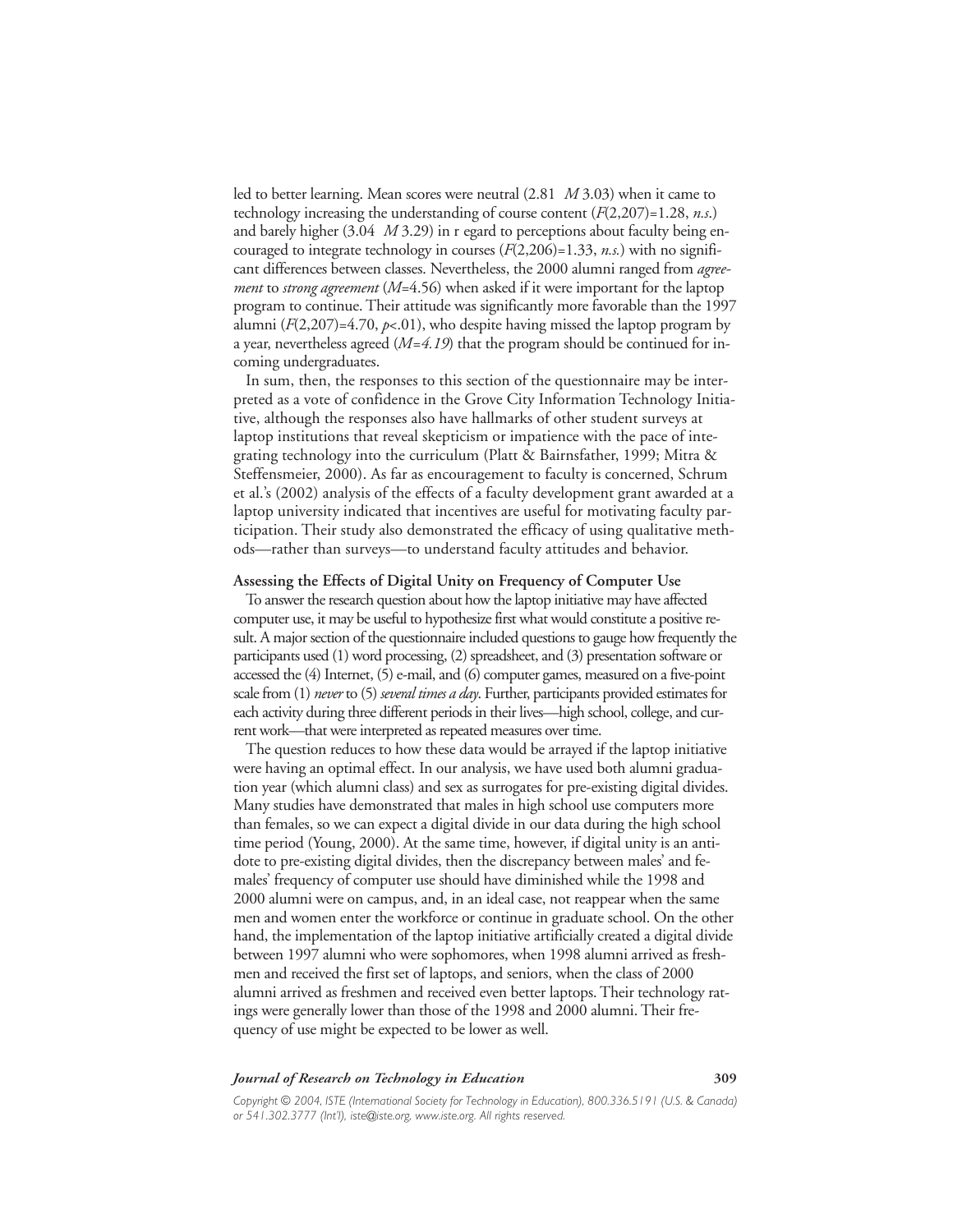Table 3 presents mean frequency of use scores for six generic applications, sorted according to life period, sex, and graduation year. The frequency of use responses for three time periods in the respondents' lives (high school, college, and current work) were submitted as repeated measures using the General Linear Model function on SPSS 10.0. At the most inclusive level, the gender divide can be evaluated by looking at the most

|              |                          |      | High School    |      | Undergraduate  |      | Current Work   |                       |
|--------------|--------------------------|------|----------------|------|----------------|------|----------------|-----------------------|
| Frequency of | Grad                     |      | Male Female    |      | Male Female    |      | Male Female    | Between Subjects      |
| Computer Use | Year                     |      | $n=90$ $n=116$ |      | $n=90$ $n=116$ |      | $n=90$ $n=116$ | Effects $p$ -values   |
|              |                          |      |                |      |                |      |                |                       |
| Word         | 1997                     | 2.30 | 2.49           | 3.43 | 3.51           | 4.30 | 3.88           | Sex<br>n.s.           |
| Processing   | 1998                     | 2.45 | 2.37           | 3.81 | 3.29           | 4.23 | 3.80           | Grad Year<br>n.s.     |
|              | 2000                     | 2.66 | 2.62           | 3.72 | 3.81           | 3.83 | 3.84           | S x Y<br>n.s.         |
|              | Average 2.47             |      | 2.48           | 3.66 | 3.52           | 4.12 | 3.84           |                       |
|              |                          |      |                |      |                |      |                |                       |
| Spread Sheet | 1997                     | 1.30 | 1.42           | 2.40 | 2.09           | 3.70 | 3.12           | Sex<br>$p=.004$       |
|              | 1998                     | 1.56 | 1.44           | 2.66 | 2.22           | 3.47 | 2.98           | Grad Year n.s.        |
|              | 2000                     | 1.66 | 1.47           | 2.72 | 2.28           | 3.21 | 2.81           | S x Y<br>n.s.         |
|              | Average 1.51             |      | 1.44           | 2.59 | 2.19           | 3.46 | 2.98           |                       |
| Presentation |                          |      | 1.05           |      | 1.60           | 2.41 |                | Sex                   |
| Software     | 1997                     | 1.03 |                | 1.79 |                |      | 1.95           | $p=.041$<br>Grad Year |
|              | 1998                     | 1.09 | 1.07           | 1.63 | 1.76           | 2.44 | 2.15           | n.s.                  |
|              | 2000                     | 1.31 | 1.18           | 2.03 | 1.79           | 1.97 | 1.76           | S x Y<br>n.s.         |
|              | Average 1.14             |      | 1.09           | 1.81 | 1.71           | 2.28 | 1.97           |                       |
| Internet     | 1997 <sup>0</sup>        | 1.17 | 1.21           | 2.87 | 2.64           | 4.70 | 4.43           | Sex<br>$p=.001$       |
|              | 19980                    | 1.47 | 1.17           | 3.31 | 3.34           | 4.72 | 4.41           | Grad Year $p=.000$    |
|              | 2000 <sup>7,8</sup> 2.21 |      | 1.76           | 4.48 | 3.85           | 4.52 | 4.03           | S x Y<br>n.s.         |
|              | Average 1.60             |      | 1.35           | 3.54 | 3.23           | 4.65 | 4.31           |                       |
|              |                          |      |                |      |                |      |                |                       |
| E-mail       | 19978,0 1.07             |      | 1.19           | 2.83 | 3.42           | 4.77 | 4.56           | Sex<br>n.s.           |
|              | 1998 <sup>7,0</sup> 1.52 |      | 1.12           | 3.61 | 4.02           | 4.77 | 4.54           | Grad Year $p=.000$    |
|              | 2000 <sup>7,8</sup> 1.97 |      | 1.52           | 4.59 | 4.27           | 4.55 | 4.24           | S x Y<br>$p=.031$     |
|              | Average 1.51             |      | 1.26           | 3.67 | 3.87           | 4.70 | 4.46           |                       |
|              |                          |      |                |      |                |      |                |                       |
| Computer     | 1997                     | 2.30 | 1.69           | 2.70 | 1.74           | 2.17 | <u>1.64</u>    | Sex<br>$p=.000$       |
| Games        | 1998                     | 2.65 | 1.76           | 2.77 | 2.49           | 2.16 | 1.59           | Grad Year<br>n.s.     |
|              | 2000                     | 2.76 | 1.79           | 2.83 | 1.88           | 1.79 | 1.52           | S x Y<br>n.s.         |
|              | Average 2.57             |      | 1.74           | 2.77 | 2.04           | 2.04 | 1.59           |                       |

**Table 3. Mean Frequency of Use Scores by Time Period, Sex, and Graduation Year**

*Note: Numeral superscripts in Grad Year column indicate statistically significant differences in means between the 1997, 1998, and 2000 alumni with superscript numerals corresponding to last numeral of differentiated grad years; statistically significant differences in mean scores in a time period between males and females who are alumni in the same grad year class are indicated with bold (p<.001) or underlined (p<.05) figures; Between Subjects Effects p-values designate differences in means for Sex regardless of Time Period or Grad Year and for Grad Year regardless of Sex or Time Period as well as interactions between Sex and Grad Year without regard for Time Period.*

# **310 Spring 2004:** *Volume 36 Number 3*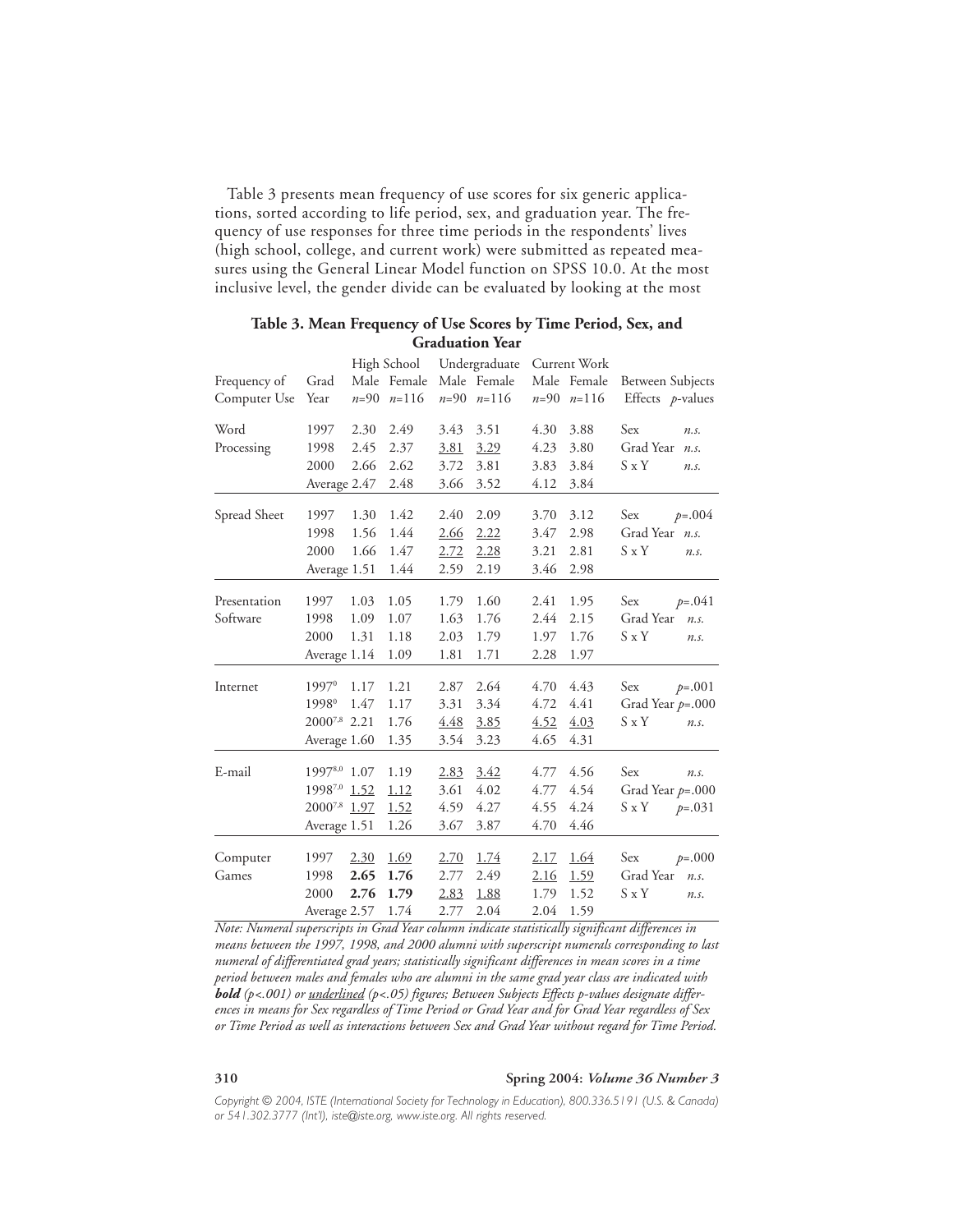right-hand column of Table 3, which lists the statistical probabilities of the between-subjects effects of sex, grad year, and their joint interaction on each type of computer use. Gender differences are apparent in the frequencies reported of using spreadsheets (males use them more often, especially as undergraduates), presentation software (males use them more at their current work), the Internet (males access it more often during all life periods), and computer games (males are overwhelmingly more active, especially in high school). Within these four domains, at least, the digital divide appears to be unabated by the existence of Grove City's technology initiative.

However, there are notable exceptions. Within the word-processing domain, the difference in only one pair of means is noted as statistically significant. Thus, the realm of word-processing appears gender-neutral. The other exception is e-mail, where the 1998 and 2000 alumni remember accessing it more frequently than the alumnae do during high school, but once at Grove City the difference in mean frequency diminishes to the point that it is no longer statistically significant. Interestingly, there is a statistically significant difference between the sexes for the 1997 alumni, but in this case the frequency of use is higher among the alumnae. This mixed result is ultimately reflected in the weak "sex by graduation year" interaction effect for e-mail. What is equally noteworthy about both e-mail and Internet use is the real differences in means between the three classes (confirmed using a post-hoc multiple comparison test and noted with superscripts on Table 3). Although some of the between-group difference may be attributed to the technology initiative, the parallel increases in the frequency of Internet and e-mail use in high school suggest that simple diffusion of the technologies also contributes to the annual increases. This is especially apparent in the jump in the frequency of Internet use, which statistically differentiates the 2000 alumni from 1998 alumni even though they are both participants in the laptop program.

### **Assessing the Effects of Cognitive Style on Computer Use**

The final research question—searching for a measure of cognitive style that is associated with computer use—turned out to be the most vexing problem. When developing the questionnaire, we devoted a major portion (one and a half pages) to the inclusion of Kolb's (1993) *Learning Style Inventory*. In a quandary about its validity (Cornwell & Manfredo, 1994; De Ciantis & Kirton, 1996), we used it because no other instrument had been so widely cited or discussed in the educational research literature. In the end, we found, however, that Kolb's idiosyncratic scoring system was not as coherent as the four basic scales—concrete experience, reflective observation, active experimentation, and concrete experience—that comprise his measurement tool. Assigning respondents to one of those four dimensions, based on their highest score, was one reasonable alternative to using Kolb's own scoring system (Cornwell & Manfredo, 1994). Cohen's (2001) finding that exposure to a technology-rich environment can change learning style added yet another dimension to our quandary.

### *Journal of Research on Technology in Education* **311**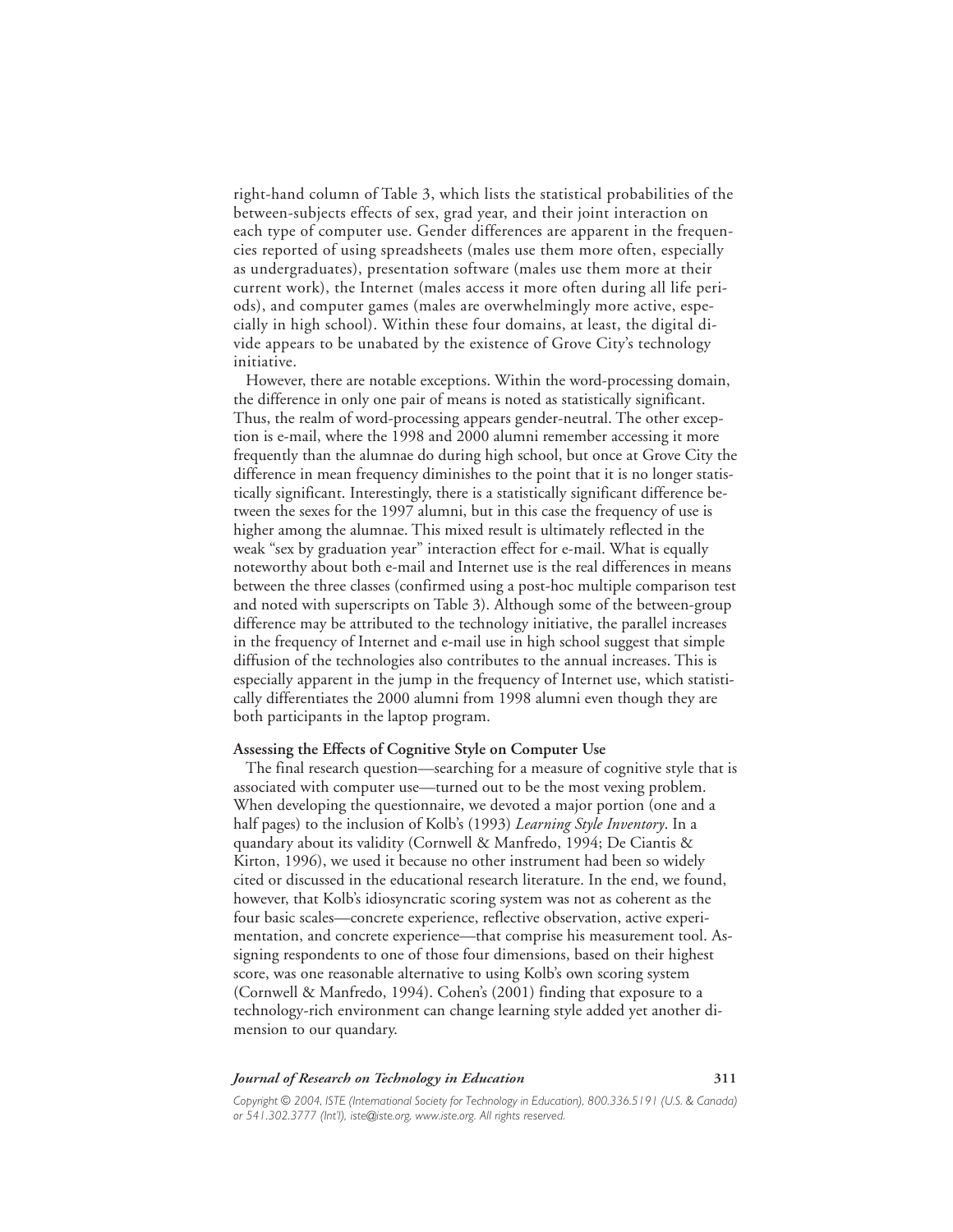A reasonable solution to this dilemma became apparent when we found that the four primary learning styles were significantly associated with the alumni's major field of study—liberal arts, education, math and science, business, and engineering (X<sup>2</sup>=23.72, df=12, p=.02). By contrast, Kolb's scoring procedure resulted in categories that failed to exhibit any connection with the alumni's major fields of study, or for that matter, virtually any other measure of technology use or attitudes gathered during the course of the survey. Justification for using field of study as a surrogate for learning style is provided by Jones, Reichard, and Mokhtari (2003), who have demonstrated that primary learning styles of community college students were discipline-specific with regard to English, mathematics, science and social studies, and by Loo (2002), who has found that primary learning styles distinguish the orientation of undergraduate business students towards choosing hard (accounting, finance, and MIS) or soft (marketing and general management) majors. We finally reasoned that because an improvised measure based on Kolb's instrument would surely complicate the explication of results, it was better to use field of study as an indicator of cognitive style, because its meaning was empirically derived.

The results are presented in Table 4, whose format is essentially the same as Table 3 except that the respondents' fields of study, rather than sex, comprise the independent variable. Because there are five fields of study, the table includes 360 mean scores. Thus, it can be best comprehended by looking at the patterns generated by bold and underlined results. For each class, for each type of computer use, in each life period, we have compared the means to determine if there is a statistically significant difference between them. When the one-way ANOVA was significant at the .001 level, we listed the set of five means in bold print. When the statistic was significant at the .05 level or less, we underlined the five means. Thus, the most efficient way to look at Table 4 is to think of it as a two-way table with 6 rows, depicting computer use, and 3 columns, depicting life periods (high school, college, and current work). The points of interest are wherever the numerals are in bold or underlined.

Given these criteria, the most important section of the table is the second row, which depicts the means for the frequency of spreadsheet use. Only 1 set of mean scores out of 12 is not statistically significant. In fact, 10 of 12 are statistically significant at the .001 level. Quite simply, the frequency of the use of spreadsheets during college and currently at work, and even more remarkably during the high school years, appears to differentiate business and engineering majors from education majors.

Using this criterion, two other cells are of particular interest. During their college years, the frequency of use of presentation software consistently distinguishes the business and engineering students once again from education majors, although the degree of difference is not as great for the 1998 or 2000 alumni as it is for the 1997 alumni—perhaps an outcome of the technology initiative leveling the cognitive playing field. Another interesting point is that for the 1998 and 2000 alumni, the frequency of word processing use reported at work distinguishes business and engineering students from math and science majors.

*Copyright © 2004, ISTE (International Society for Technology in Education), 800.336.5191 (U.S. & Canada) or 541.302.3777 (Int'l), iste@iste.org, www.iste.org. All rights reserved.*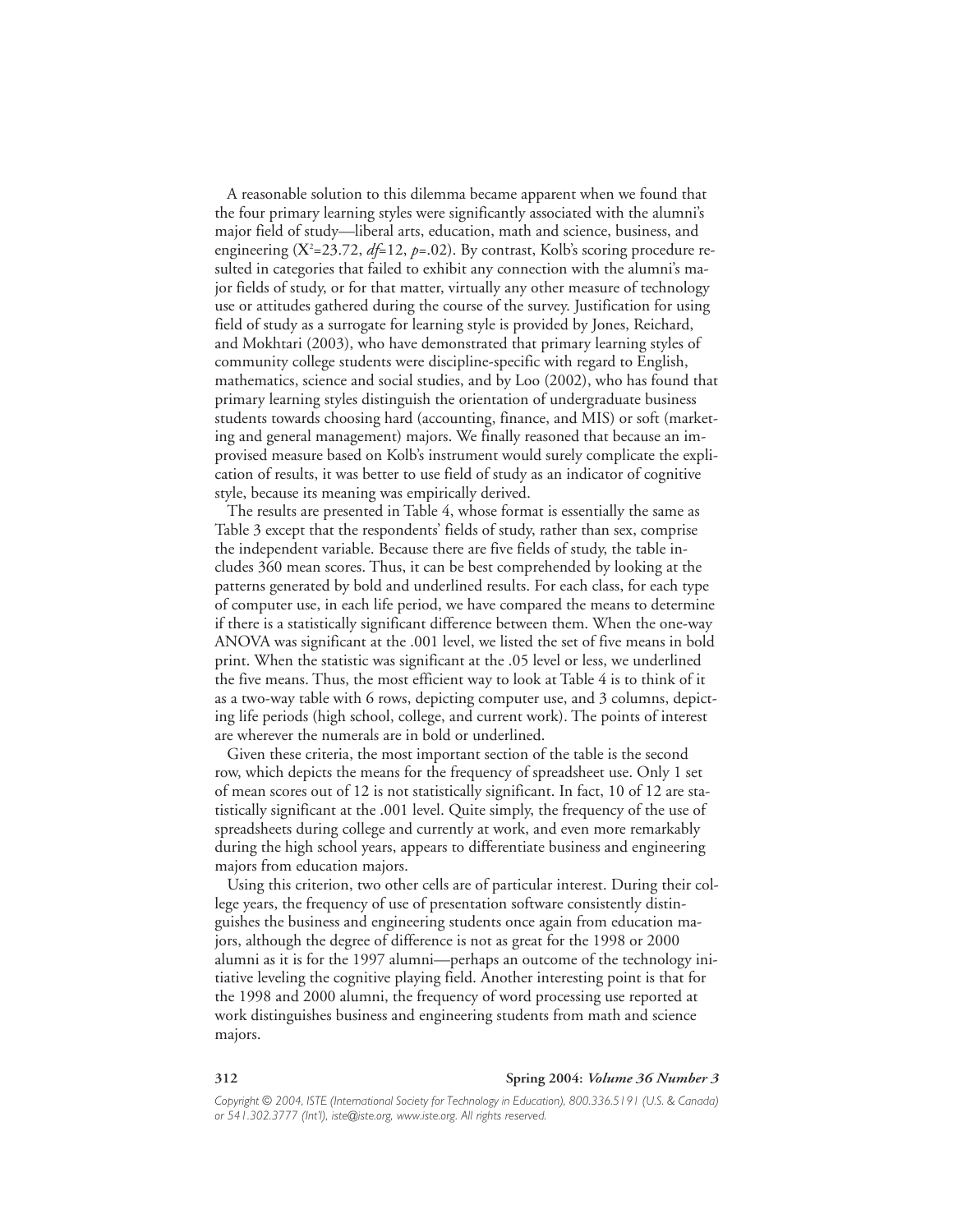| Frequency of | Grad<br>G |                                                                                                                                                                                                                                                                                                             |                                                                                                                                                                                                                                                                                                                                                                                                                                                                           | School |                                                                                                                                                                                                                                                                                 | Use as                                                                                                                                                                                                                                                                                                                                      |                                                                                                                                                                                                                                                                                                           | Jndergraduate                                                                                                                                                                                                                                                                                                       |                                                                                                                                                                                                                                                                                                                                                                                                               | Jse at | Jurrent | Work |
|--------------|-----------|-------------------------------------------------------------------------------------------------------------------------------------------------------------------------------------------------------------------------------------------------------------------------------------------------------------|---------------------------------------------------------------------------------------------------------------------------------------------------------------------------------------------------------------------------------------------------------------------------------------------------------------------------------------------------------------------------------------------------------------------------------------------------------------------------|--------|---------------------------------------------------------------------------------------------------------------------------------------------------------------------------------------------------------------------------------------------------------------------------------|---------------------------------------------------------------------------------------------------------------------------------------------------------------------------------------------------------------------------------------------------------------------------------------------------------------------------------------------|-----------------------------------------------------------------------------------------------------------------------------------------------------------------------------------------------------------------------------------------------------------------------------------------------------------|---------------------------------------------------------------------------------------------------------------------------------------------------------------------------------------------------------------------------------------------------------------------------------------------------------------------|---------------------------------------------------------------------------------------------------------------------------------------------------------------------------------------------------------------------------------------------------------------------------------------------------------------------------------------------------------------------------------------------------------------|--------|---------|------|
| Computer Use | Year      | <b>Frequency of</b><br>Lib Art Educ                                                                                                                                                                                                                                                                         | M/Sci                                                                                                                                                                                                                                                                                                                                                                                                                                                                     |        | <b>Frequency of U</b><br>Lib Art Educ<br>Lib Art Educ<br>150 $n=33$<br>$3.57$ $3.78$<br>$3.10$<br>$3.88$ $3.10$<br>$3.10$<br>$1.16$<br>$1.10$<br>$1.10$<br>$1.10$<br>$1.10$<br>$1.10$<br>$1.11$<br>$1.10$<br>$1.11$<br>$1.10$<br>$1.11$<br>$1.12$<br>$1.13$<br>$1.14$<br>$1.15$ | $\sum_{i=1}^{n} \sum_{i=1}^{n} \sum_{i=1}^{n} \sum_{j=1}^{n} \sum_{j=1}^{n} \sum_{j=1}^{n} \sum_{j=1}^{n} \sum_{j=1}^{n} \sum_{j=1}^{n} \sum_{j=1}^{n} \sum_{j=1}^{n} \sum_{j=1}^{n} \sum_{j=1}^{n} \sum_{j=1}^{n} \sum_{j=1}^{n} \sum_{j=1}^{n} \sum_{j=1}^{n} \sum_{j=1}^{n} \sum_{j=1}^{n} \sum_{j=1}^{n} \sum_{j=1}^{n} \sum_{j=1}^{n}$ |                                                                                                                                                                                                                                                                                                           |                                                                                                                                                                                                                                                                                                                     | <b>Frequency of</b> $\begin{array}{r} \n\textbf{Figure 9}\n\textbf{6} \n\end{array}$<br><b>Example 2.43</b><br>$\begin{array}{r} \n\textbf{1} \textbf{1} \textbf{1} \textbf{1} \textbf{1} \textbf{1} \textbf{1} \textbf{1} \textbf{1} \textbf{1} \textbf{1} \textbf{1} \textbf{1} \textbf{1} \textbf{1} \textbf{1} \textbf{1} \textbf{1} \textbf{1} \textbf{1} \textbf{1} \textbf{1} \textbf{1} \textbf{1} \$ |        | Busi    |      |
|              |           |                                                                                                                                                                                                                                                                                                             |                                                                                                                                                                                                                                                                                                                                                                                                                                                                           |        |                                                                                                                                                                                                                                                                                 |                                                                                                                                                                                                                                                                                                                                             |                                                                                                                                                                                                                                                                                                           |                                                                                                                                                                                                                                                                                                                     |                                                                                                                                                                                                                                                                                                                                                                                                               |        |         |      |
| Word         | 1997      |                                                                                                                                                                                                                                                                                                             |                                                                                                                                                                                                                                                                                                                                                                                                                                                                           |        |                                                                                                                                                                                                                                                                                 |                                                                                                                                                                                                                                                                                                                                             |                                                                                                                                                                                                                                                                                                           |                                                                                                                                                                                                                                                                                                                     |                                                                                                                                                                                                                                                                                                                                                                                                               |        |         |      |
| Processing   | 1998      |                                                                                                                                                                                                                                                                                                             |                                                                                                                                                                                                                                                                                                                                                                                                                                                                           |        |                                                                                                                                                                                                                                                                                 |                                                                                                                                                                                                                                                                                                                                             |                                                                                                                                                                                                                                                                                                           |                                                                                                                                                                                                                                                                                                                     |                                                                                                                                                                                                                                                                                                                                                                                                               |        |         |      |
|              | 2000      |                                                                                                                                                                                                                                                                                                             |                                                                                                                                                                                                                                                                                                                                                                                                                                                                           |        |                                                                                                                                                                                                                                                                                 |                                                                                                                                                                                                                                                                                                                                             |                                                                                                                                                                                                                                                                                                           |                                                                                                                                                                                                                                                                                                                     |                                                                                                                                                                                                                                                                                                                                                                                                               |        |         |      |
|              | Average   |                                                                                                                                                                                                                                                                                                             |                                                                                                                                                                                                                                                                                                                                                                                                                                                                           |        |                                                                                                                                                                                                                                                                                 |                                                                                                                                                                                                                                                                                                                                             |                                                                                                                                                                                                                                                                                                           |                                                                                                                                                                                                                                                                                                                     |                                                                                                                                                                                                                                                                                                                                                                                                               |        |         |      |
| Spread Sheet | 1997      | $\begin{array}{l} \begin{array}{l} 12.98 \\ 13.99 \\ 14.99 \\ 15.99 \\ 16.99 \\ 17.99 \\ 18.99 \\ 19.00 \\ 10.00 \\ 11.00 \\ 12.00 \\ 13.00 \\ 14.00 \\ 15.00 \\ 16.00 \\ 17.00 \\ 19.00 \\ 19.00 \\ 19.00 \\ 19.00 \\ 19.00 \\ 19.00 \\ 19.00 \\ 19.00 \\ 19.00 \\ 19.00 \\ 19.00 \\ 19.00 \\ 19.00 \\ 19$ |                                                                                                                                                                                                                                                                                                                                                                                                                                                                           |        |                                                                                                                                                                                                                                                                                 |                                                                                                                                                                                                                                                                                                                                             |                                                                                                                                                                                                                                                                                                           |                                                                                                                                                                                                                                                                                                                     |                                                                                                                                                                                                                                                                                                                                                                                                               |        |         |      |
|              | 1998      |                                                                                                                                                                                                                                                                                                             |                                                                                                                                                                                                                                                                                                                                                                                                                                                                           |        |                                                                                                                                                                                                                                                                                 |                                                                                                                                                                                                                                                                                                                                             |                                                                                                                                                                                                                                                                                                           |                                                                                                                                                                                                                                                                                                                     |                                                                                                                                                                                                                                                                                                                                                                                                               |        |         |      |
|              | 2000      |                                                                                                                                                                                                                                                                                                             |                                                                                                                                                                                                                                                                                                                                                                                                                                                                           |        |                                                                                                                                                                                                                                                                                 |                                                                                                                                                                                                                                                                                                                                             |                                                                                                                                                                                                                                                                                                           |                                                                                                                                                                                                                                                                                                                     |                                                                                                                                                                                                                                                                                                                                                                                                               |        |         |      |
|              | Average   |                                                                                                                                                                                                                                                                                                             |                                                                                                                                                                                                                                                                                                                                                                                                                                                                           |        |                                                                                                                                                                                                                                                                                 |                                                                                                                                                                                                                                                                                                                                             |                                                                                                                                                                                                                                                                                                           |                                                                                                                                                                                                                                                                                                                     |                                                                                                                                                                                                                                                                                                                                                                                                               |        |         |      |
| Presentation | 1997      |                                                                                                                                                                                                                                                                                                             |                                                                                                                                                                                                                                                                                                                                                                                                                                                                           |        |                                                                                                                                                                                                                                                                                 |                                                                                                                                                                                                                                                                                                                                             |                                                                                                                                                                                                                                                                                                           |                                                                                                                                                                                                                                                                                                                     |                                                                                                                                                                                                                                                                                                                                                                                                               |        |         |      |
| Software     | 1998      |                                                                                                                                                                                                                                                                                                             |                                                                                                                                                                                                                                                                                                                                                                                                                                                                           |        |                                                                                                                                                                                                                                                                                 |                                                                                                                                                                                                                                                                                                                                             |                                                                                                                                                                                                                                                                                                           |                                                                                                                                                                                                                                                                                                                     |                                                                                                                                                                                                                                                                                                                                                                                                               |        |         |      |
|              | 2000      |                                                                                                                                                                                                                                                                                                             |                                                                                                                                                                                                                                                                                                                                                                                                                                                                           |        |                                                                                                                                                                                                                                                                                 |                                                                                                                                                                                                                                                                                                                                             |                                                                                                                                                                                                                                                                                                           |                                                                                                                                                                                                                                                                                                                     |                                                                                                                                                                                                                                                                                                                                                                                                               |        |         |      |
|              | Average   |                                                                                                                                                                                                                                                                                                             |                                                                                                                                                                                                                                                                                                                                                                                                                                                                           |        |                                                                                                                                                                                                                                                                                 |                                                                                                                                                                                                                                                                                                                                             |                                                                                                                                                                                                                                                                                                           |                                                                                                                                                                                                                                                                                                                     |                                                                                                                                                                                                                                                                                                                                                                                                               |        |         |      |
| Internet     | 1997      |                                                                                                                                                                                                                                                                                                             |                                                                                                                                                                                                                                                                                                                                                                                                                                                                           |        |                                                                                                                                                                                                                                                                                 |                                                                                                                                                                                                                                                                                                                                             |                                                                                                                                                                                                                                                                                                           |                                                                                                                                                                                                                                                                                                                     |                                                                                                                                                                                                                                                                                                                                                                                                               |        |         |      |
|              | 1998      |                                                                                                                                                                                                                                                                                                             |                                                                                                                                                                                                                                                                                                                                                                                                                                                                           |        |                                                                                                                                                                                                                                                                                 |                                                                                                                                                                                                                                                                                                                                             |                                                                                                                                                                                                                                                                                                           |                                                                                                                                                                                                                                                                                                                     |                                                                                                                                                                                                                                                                                                                                                                                                               |        |         |      |
|              | 2000      |                                                                                                                                                                                                                                                                                                             |                                                                                                                                                                                                                                                                                                                                                                                                                                                                           |        |                                                                                                                                                                                                                                                                                 |                                                                                                                                                                                                                                                                                                                                             |                                                                                                                                                                                                                                                                                                           |                                                                                                                                                                                                                                                                                                                     |                                                                                                                                                                                                                                                                                                                                                                                                               |        |         |      |
|              | Average   |                                                                                                                                                                                                                                                                                                             | $\begin{array}{l} \frac{1}{4} \times 1 & \times 1 \\ \frac{1}{4} \times 2 & \times 1 \\ \frac{1}{4} \times 3 & \times 1 \\ \frac{1}{4} \times 4 & \times 1 \\ \frac{1}{4} \times 5 & \times 1 \\ \frac{1}{4} \times 6 & \times 1 \\ \frac{1}{4} \times 1 & \times 1 \\ \frac{1}{4} \times 1 & \times 1 \\ \frac{1}{4} \times 1 & \times 1 \\ \frac{1}{4} \times 1 & \times 1 \\ \frac{1}{4} \times 1 & \times 1 \\ \frac{1}{4} \times 1 & \times 1 \\ \frac{1}{4} \times$ |        |                                                                                                                                                                                                                                                                                 |                                                                                                                                                                                                                                                                                                                                             | $\frac{12}{12}$ $\frac{16}{12}$ $\frac{16}{12}$ $\frac{16}{12}$ $\frac{16}{12}$ $\frac{16}{12}$ $\frac{16}{12}$ $\frac{16}{12}$ $\frac{16}{12}$ $\frac{16}{12}$ $\frac{16}{12}$ $\frac{16}{12}$ $\frac{16}{12}$ $\frac{16}{12}$ $\frac{16}{12}$ $\frac{16}{12}$ $\frac{16}{12}$ $\frac{16}{12}$ $\frac{1$ | $\Xi_{n}^{n} = \Xi_{n}^{n}$ $\Xi_{n}^{n} = \Xi_{n}^{n}$ $\Xi_{n}^{n} = \Xi_{n}^{n}$ $\Xi_{n}^{n} = \Xi_{n}^{n}$ $\Xi_{n}^{n} = \Xi_{n}^{n}$ $\Xi_{n}^{n} = \Xi_{n}^{n}$ $\Xi_{n}^{n} = \Xi_{n}^{n}$ $\Xi_{n}^{n} = \Xi_{n}^{n}$ $\Xi_{n}^{n} = \Xi_{n}^{n}$ $\Xi_{n}^{n} = \Xi_{n}^{n}$ $\Xi_{n}^{n} = \Xi_{n}^{n}$ |                                                                                                                                                                                                                                                                                                                                                                                                               |        |         |      |
| E-mail       | 1997      |                                                                                                                                                                                                                                                                                                             |                                                                                                                                                                                                                                                                                                                                                                                                                                                                           |        |                                                                                                                                                                                                                                                                                 |                                                                                                                                                                                                                                                                                                                                             |                                                                                                                                                                                                                                                                                                           |                                                                                                                                                                                                                                                                                                                     |                                                                                                                                                                                                                                                                                                                                                                                                               |        |         |      |
|              | 1998      |                                                                                                                                                                                                                                                                                                             |                                                                                                                                                                                                                                                                                                                                                                                                                                                                           |        |                                                                                                                                                                                                                                                                                 |                                                                                                                                                                                                                                                                                                                                             |                                                                                                                                                                                                                                                                                                           |                                                                                                                                                                                                                                                                                                                     |                                                                                                                                                                                                                                                                                                                                                                                                               |        |         |      |
|              | 2000      |                                                                                                                                                                                                                                                                                                             |                                                                                                                                                                                                                                                                                                                                                                                                                                                                           |        |                                                                                                                                                                                                                                                                                 |                                                                                                                                                                                                                                                                                                                                             |                                                                                                                                                                                                                                                                                                           |                                                                                                                                                                                                                                                                                                                     |                                                                                                                                                                                                                                                                                                                                                                                                               |        |         |      |
|              | Average   | 1.00<br>1.000<br>1.000<br>1.000<br>1.000                                                                                                                                                                                                                                                                    |                                                                                                                                                                                                                                                                                                                                                                                                                                                                           |        |                                                                                                                                                                                                                                                                                 |                                                                                                                                                                                                                                                                                                                                             |                                                                                                                                                                                                                                                                                                           |                                                                                                                                                                                                                                                                                                                     |                                                                                                                                                                                                                                                                                                                                                                                                               |        |         |      |
| computer     | 1997      |                                                                                                                                                                                                                                                                                                             |                                                                                                                                                                                                                                                                                                                                                                                                                                                                           |        |                                                                                                                                                                                                                                                                                 |                                                                                                                                                                                                                                                                                                                                             |                                                                                                                                                                                                                                                                                                           |                                                                                                                                                                                                                                                                                                                     |                                                                                                                                                                                                                                                                                                                                                                                                               |        |         |      |
| Games        | 1998      |                                                                                                                                                                                                                                                                                                             |                                                                                                                                                                                                                                                                                                                                                                                                                                                                           |        |                                                                                                                                                                                                                                                                                 |                                                                                                                                                                                                                                                                                                                                             |                                                                                                                                                                                                                                                                                                           |                                                                                                                                                                                                                                                                                                                     |                                                                                                                                                                                                                                                                                                                                                                                                               |        |         |      |
|              | 2000      |                                                                                                                                                                                                                                                                                                             |                                                                                                                                                                                                                                                                                                                                                                                                                                                                           |        |                                                                                                                                                                                                                                                                                 |                                                                                                                                                                                                                                                                                                                                             |                                                                                                                                                                                                                                                                                                           |                                                                                                                                                                                                                                                                                                                     |                                                                                                                                                                                                                                                                                                                                                                                                               |        |         |      |
|              | Average   |                                                                                                                                                                                                                                                                                                             |                                                                                                                                                                                                                                                                                                                                                                                                                                                                           |        |                                                                                                                                                                                                                                                                                 |                                                                                                                                                                                                                                                                                                                                             |                                                                                                                                                                                                                                                                                                           |                                                                                                                                                                                                                                                                                                                     |                                                                                                                                                                                                                                                                                                                                                                                                               |        |         |      |

# *Journal of Research on Technology in Education* **313**

*Copyright © 2004, ISTE (International Society for Technology in Education), 800.336.5191 (U.S. & Canada)*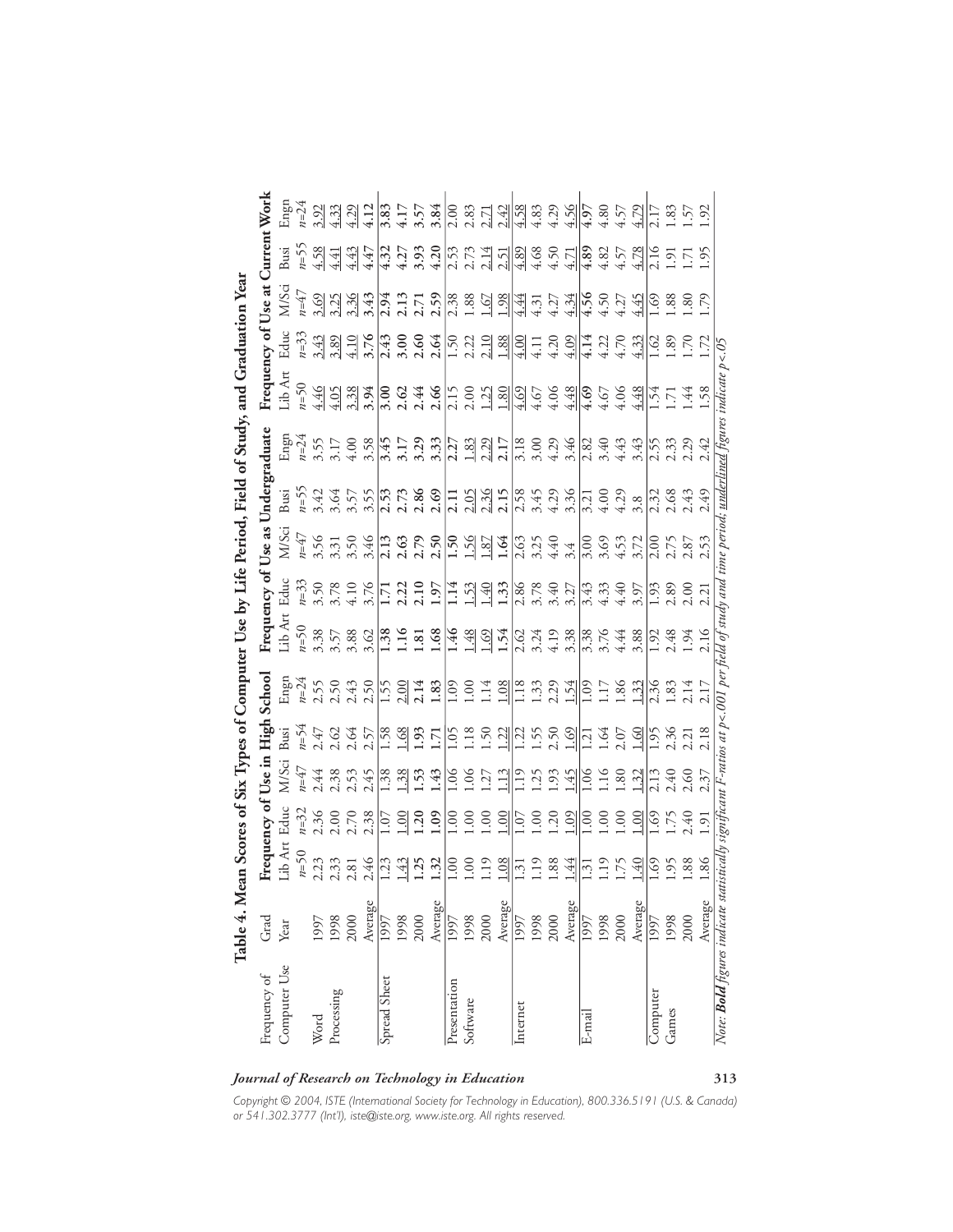More speculative, but certainly interesting, are the remaining boldfaced or underlined items in Table 4, which appear to repeat the pattern of differentiating former business and engineering students from former education majors. The fact that education majors reported extremely low frequencies of software and e-mail use (often no experience at all) in all areas except word processing and computer games could be cause for alarm. Their considerably higher scores for Internet and e-mail use while at Grove City, however, may be an indication that the Informataion Technology Initiative played a role in stemming the digital divide that currently afflicts elementary and secondary schools (Levin & Arafeh, 2002). This result is consistent with the outcomes reported by Schrum et al. (2002) in their study of education majors at a laptop university. Some consolation might also be taken by the fact that the digital divide that separates males and females when it comes to computer games is nowhere evident in regard to fields of study, suggesting that it is a matter of personal taste and not individual prowess.

# **CONCLUSIONS**

For the administrators and academics at Grove City College, the results of this survey should reassure them that their quest for digital unity on campus had at least one of its desired effects. It generated positive attitudes about the state of technological readiness at Grove City among affected alumni in the classes of 1998 and 2000. There is less consensus, however, about whether the modes of teaching and learning were revolutionized by the distribution of laptops to the full-time faculty and each incoming full-time student.

Beyond such institutional objectives, however, assessing the effects of the Information Technology Initiative has provided a valuable opportunity to investigate what role such programs may play in ameliorating two types of digital divides. Perhaps the most telling aspect about the gender-based usage differences is that they appear to be non-existent when it comes to conventional office applications. There were no differences in usage for males and females for either word processing or presentation software, and even spreadsheet use in high school and after graduation is roughly equal. Ironically, though, because no difference was exhibited by the 1997 alumni, the implementation of the laptop initiative for the classes of 1998 and 2000 may have effected a four-year digital divide between males and females in the use of spreadsheet programs. Similarly, for the frequency of Internet and e-mail use, only a few statistically significant differences are exhibited, with no discernible pattern. Thus, the most compelling gender divide captured in these data is also the least surprising. Alumni reported more frequently use of computer games than alumnae, a divide between males and females that is universal in high school and seems to continue, somewhat abated, at college and beyond.

The digital divide between male and female alumni in regard to spreadsheet programs takes on even broader implications when we look at differences based on fields of study. In fact, some of the gender differences may only be a result of disproportionately high numbers of males taking business and engineering courses. Nevertheless, one reading of the frequency of usage results for spread-

*Copyright © 2004, ISTE (International Society for Technology in Education), 800.336.5191 (U.S. & Canada) or 541.302.3777 (Int'l), iste@iste.org, www.iste.org. All rights reserved.*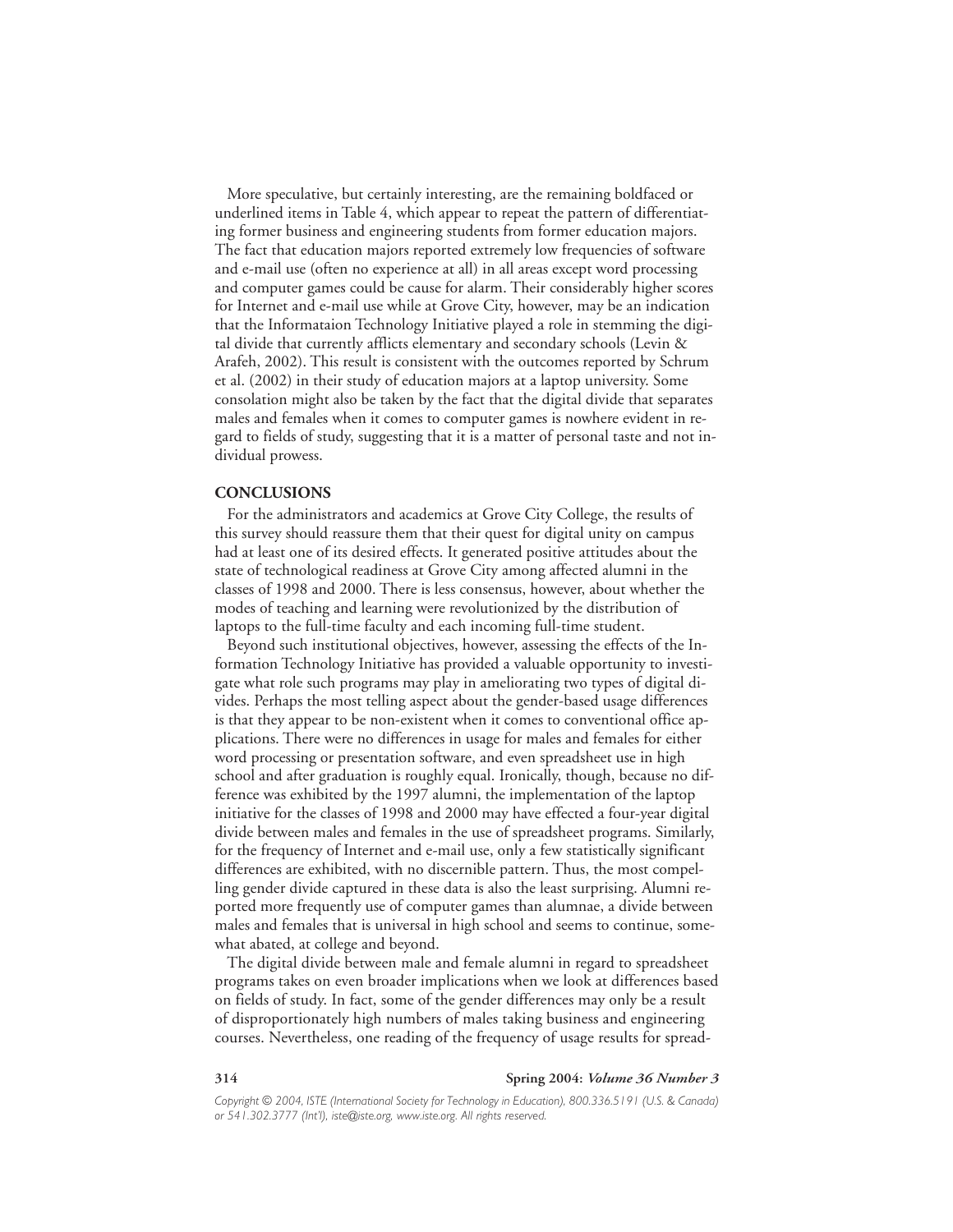sheet programs is that high school usage may be a precursor of a cognitive divide that is ultimately heightened at college and further during a person's professional career. To some extent, presentation software use shows the same affinity with business and engineering, although the pattern is not discernible in high school. Otherwise, the argument may be made that the laptop initiative may have played a role in diminishing the digital divide. Once college ends, differences occur between alumni based on their fields of study for all applications except computer games, but interestingly, for Internet and e-mail use these differences are not statistically significant for the classes of 1998 and 2000. How much of that modest closing of the digital divide resulted directly from the laptop initiative is difficult to estimate in an era of rapid diffusion of PC technology.

One finding, however, is indisputable. The classes of 1998 and 2000, who fully participated in the laptop computer program, exhibited their highest levels of agreement with two statements in support of digital unity on campus: portable computers were beneficial during their college careers (4.49<*M*<4.53) and the laptop program is important to continue for future students (4.45<*M*<4.56). This suggests that Weiser's (1998) vision of a third wave of ubiquitous computing when computer use is fully and seamlessly integrated into student life—would be readily welcomed by these alumni.

# **Contributors**

Seth Finn is a professor of communications and information systems at Robert Morris University. His recent research focuses on the effects of personality on mass media and computer use. John G. Inman is registrar at Grove City College. His doctoral research is an assessment of the Information Technology Initiative begun at Grove City College in the fall of 1994. (Address: Seth Finn, School of Communications and Information Systems, Robert Morris University, 6001 University Boulevard, Moon Township, PA 15232; finn@rmu.edu.)

### **References**

Atkinson, G. (1991). Kolb's learning style inventory: A practitioner's perspective. *Measurement & Evaluation in Counseling & Development*, *23*(4), 149–161.

Attewell, P. (2001). The first and second digital divides. *Sociology of Education*, *74*, 252–259.

Brown, D. G. (2003). *Ubiquitous computing: The universal use of computers on college campuses*. Bolton, MA: Anker Publishing Company.

Brown, D. G., Burg, J. J., & Dominick, J. L. (1998). A strategic plan for ubiquitous laptop computing. *Communications of the ACM*, *41*, 26–35.

Brown, D. G., & Petitto, K. R. (2003). The status of ubiquitous computing. *Educause Review, 38,* 25–33.

Candiotti, A. (2003). Ubiquitous computing at Drew University. In D. G. Brown (Ed.), *Ubiquitous computing* (pp. 155–166). Bolton, MA: Anker Publishing Company.

Candiotti, A., & Clarke, N. (1998). Combining universal access with faculty development and academic facilities. *Communications of the ACM, 41,* 36–41.

### *Journal of Research on Technology in Education* **315**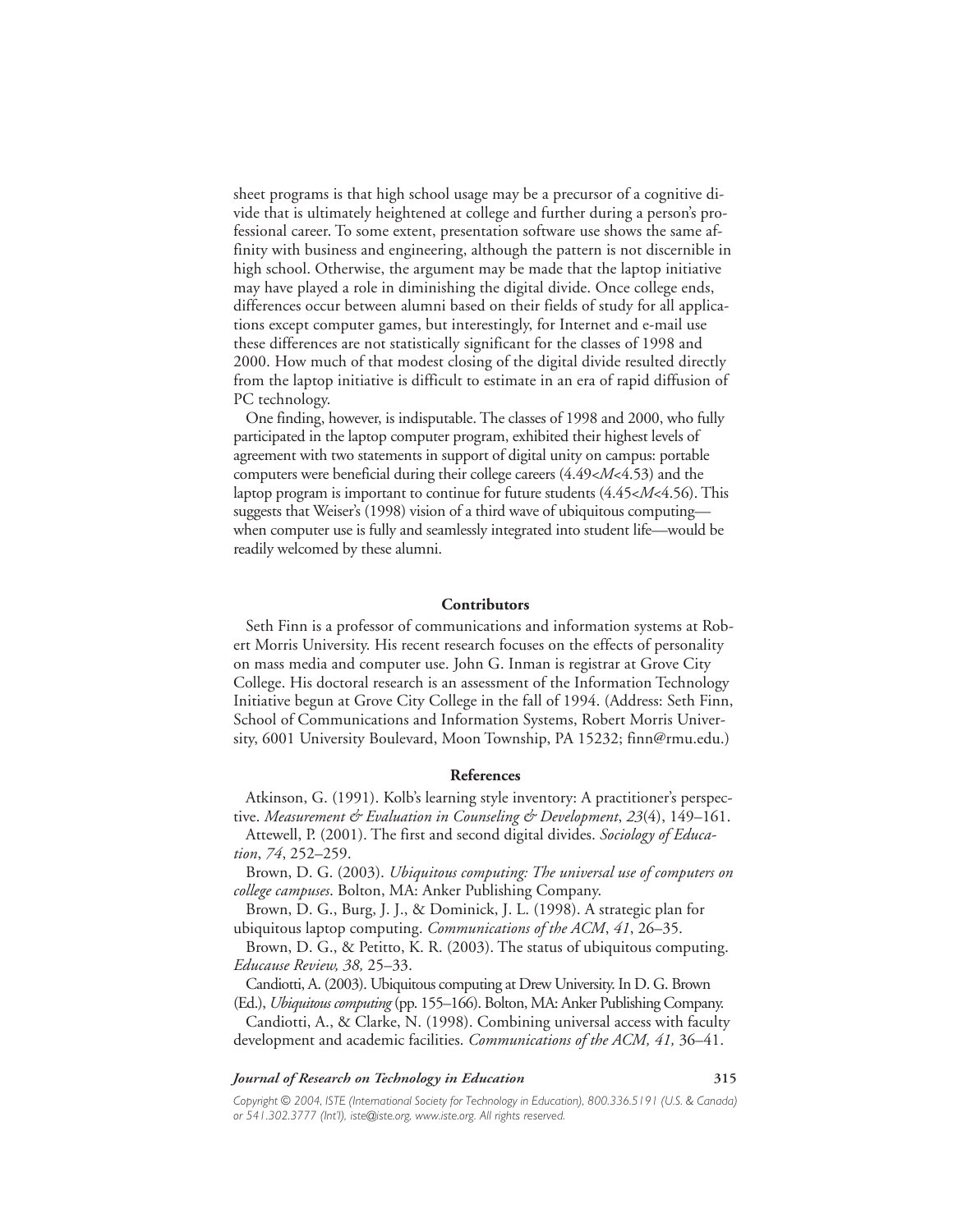Caño–Garcia, F., & Hughes, E. H. (2000). Learning and thinking styles: An analysis of their interrelationship and influence on academic achievement. *Educational Psychology*, *20,* 413–430.

Chen, M. (1986). Gender and computers: The beneficial effects of experience on attitudes. *Journal of Educational Computing*, *2*, 265–282.

Chen, M. (1987). Gender differences in adolescents' uses of and attitudes toward computers. In M. L. McLaughlin (Ed.), *Communication yearbook 10* (pp. 200–216). Newbury Park, CA: Sage.

Confirmed notebook universities. (2003). Retrieved December 18, 2003, from Valley City State University Information Technology Center Web site: http://itc.vcsu.edu/notebookinitiative/notebookcampusmap.htm.

Cohen, V. L. (2001). Learning styles and technology in a ninth–grade high school population. *Journal of Research on Computing in Education, 33*(4), 355– 366.

Cornwell, J. M., & Manfredo, P. A. (1994). Kolb's learning style theory revisited. *Educational & Psychological Measurement*, *54*, 317–327.

De Ciantis, S. M., & Kirton, M. J. (1996). A psychometric reexamination of Kolb's experiential learning cycle construct: A separation of level, style and process. *Educational & Psychological Measurement*, *56*, 809–820.

Garner, I. (2000). Problems and inconsistencies with Kolb's learning styles. *Educational Psychology*, *20*, 341–348.

Geiger, M. A., Boyle, E. J., & Pinto, J. (1992). A factor analysis of Kolb's revised Learning Style Inventory. *Educational and Psychological Measurement*, *52*, 753–759.

Hindman, D. B. (2000). The rural–urban digital divide. *Journalism & Mass Communication Quarterly*, *77*, 549–560.

Holleque, K. (2002). Technology and education at Valley City State University—Student survey results [online document]. Available: http://community. vcsu.edu/facultypages/kathryn.holleque/my\_webpage/surveys.htm.

Jones, C., Reichard, C., & Mokhtari, K. (2003). Are students' learning styles discipline specific? *Community College Journal of Research and Practice*, *27*, 363–375.

Jones, S. (2002). The Internet goes to college: How students are living in the future with today's technology [online document]. Available: http://www. pewinternet.org/reports.

Kiaer, L., Mutchler, D., & Froyd, J. (1998). Laptop computers in an integrated first–year curriculum. *Communications of the ACM, 41,* 45–49.

Kolb, D. A. (1984). *Experiential learning: Experience as the source of learning and development*. Englewood Cliffs, NJ: Prentice Hall.

Kolb, D. A. (1993). *Learning style inventory*. Boston: McBer & Company.

Kolb, D. A., Boyatzis, R. E., & Mainemelis, C. (2001). Experiential learning theory: Previous research and new directions. In L. J. Sternberg and L. F. Zhang (Eds.), *Perspectives in thinking, learning and cognitive styles* (pp. 227–247). Mahwah, NJ: Lawrence Erlbaum.

LeBlanc., R. J., & Teal, S. L. (1998). Hardware and software choices for student computer initiatives. *Communications of the ACM, 41,* 64–69.

*Copyright © 2004, ISTE (International Society for Technology in Education), 800.336.5191 (U.S. & Canada) or 541.302.3777 (Int'l), iste@iste.org, www.iste.org. All rights reserved.*